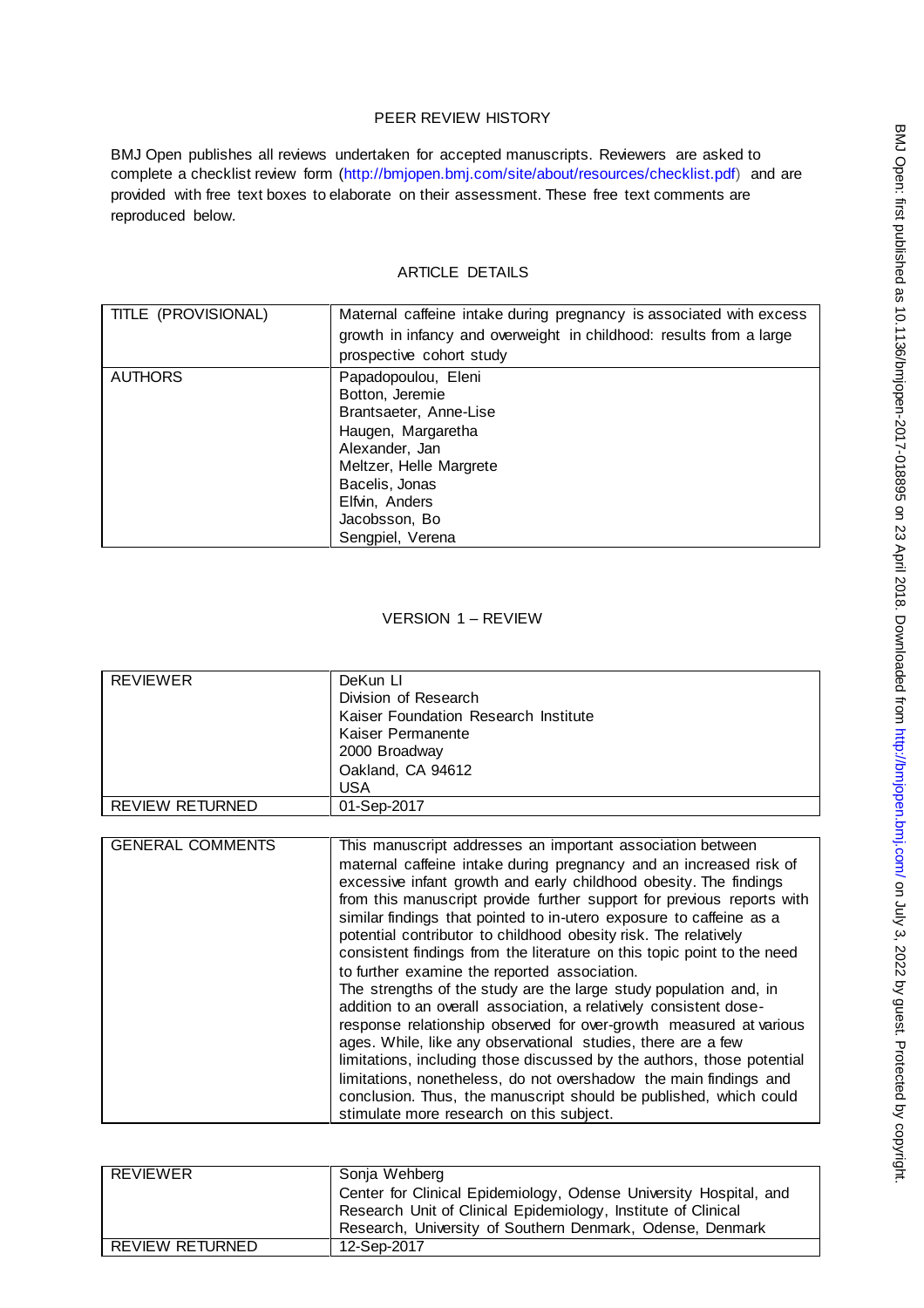| <b>GENERAL COMMENTS</b> | Review comments BMJ-Open-2017-018895                                                                                                                                                                                                                                                                                                                                                                                                                                                                                                                                                                                                                                                                         |
|-------------------------|--------------------------------------------------------------------------------------------------------------------------------------------------------------------------------------------------------------------------------------------------------------------------------------------------------------------------------------------------------------------------------------------------------------------------------------------------------------------------------------------------------------------------------------------------------------------------------------------------------------------------------------------------------------------------------------------------------------|
|                         | Thank you for the opportunity of reading your article. Obviously, a<br>very large amount of work has gone into this article. It was especially<br>nice to see an application of growth curves, and in general, a bit<br>more advanced statistical methods. There is a lot of material. The<br>paper might benefit from the exclusion of some analyses, since this<br>could facilitate the more detailed presentation of the remaining<br>analyses.<br>Please see my comments in the attached document. I apologize in<br>advance, if some of my comments or questions could have been<br>answered by myself by more extensive reading.                                                                       |
|                         | Overall comments                                                                                                                                                                                                                                                                                                                                                                                                                                                                                                                                                                                                                                                                                             |
|                         | Comment 1<br>The paper would benefit from another round of text revision. There<br>are some inconsistencies between parts, especially the sections on<br>outcome measures and statistics need re-writing.<br>Personally, I would have benefitted from a short presentation (a<br>revised Supplementary Figure 3?) of the general analysis strategy,<br>which I believe, is as follows:                                                                                                                                                                                                                                                                                                                       |
|                         | Outcome 1 is excess infant weight gain between birth and<br>one year of age based on reported weights (as defined by).<br>Outcome 2 is childhood overweight (obesity status) at 3, 5,<br>and 8 years. This outcome is derived in two steps: first, you model<br>the individual growth curves; second, you calculate BMI based on<br>the model-predicted heights and weights and compare to pre-<br>defined cut-offs to determine obesity yes/no.<br>The effect of caffeine on outcome 1 and 2 were analyzed by<br>(1) logistic regression with covariates XYZ and categorical caffeine                                                                                                                       |
|                         | intake, (2) logistic regression with covariates XYZ, where caffeine<br>intake was modelled by cubic splines, (3) logistic regression models<br>with specific interaction terms, (4) logistic regression models with<br>different populations (sensitivity analyses), where sensitivity analysis<br>iv) was only performed for outcome 2.<br>Further outcomes are: weight, height/length, BMI, weight<br>and height gain velocities (from 1 month to 8 years) based on<br>measured or model-predicted measurements (?). These were                                                                                                                                                                            |
|                         | analyzed by linear mixed models.                                                                                                                                                                                                                                                                                                                                                                                                                                                                                                                                                                                                                                                                             |
|                         | Comment 2                                                                                                                                                                                                                                                                                                                                                                                                                                                                                                                                                                                                                                                                                                    |
|                         | I would have liked a discussion section with some elaboration on the<br>external validity of your data. With your large sample size, you could<br>comment on the suitability of the WHO birth weight-for-age z-scores<br>in Norway, as well as discuss the reasonability of the proposed cut-<br>offs for obesity at different age-levels. Are 15% of all Norwegian<br>children overweight at 5? And (only) 5% at age 8? This information<br>seems especially relevant for school-age 8, where you have least<br>measurements.                                                                                                                                                                               |
|                         | Comment 3<br>Although you correctly state, that observational studies never<br>establish causality, you still would like to do so. I do not want to<br>dismiss your results, but I am still not convinced of causality, and<br>therefore reluctant to accept your (wording of) conclusions. Though<br>you adjusted for many confounders, you could not include all<br>potential ones (for example, actual exercise, gestational diabetes or<br>other medical conditions, parental working status etc.). Gestational<br>weight gain was not selected as a covariate but correlates to<br>caffeine intake (is it really true, that 50% of all mothers gain more<br>than recommended?), and so on.<br>Comment 4 |
|                         | Could you comment on the significance of the results? Assuming<br>causality for the moment, is it correct, that if I reduce my caffeine<br>intake during pregnancy from very high to low, my child at 8 years<br>would weigh 480 gram more on average (Table 3)? And if 100<br>women reduced their caffeine intake from very high to low, only 12                                                                                                                                                                                                                                                                                                                                                            |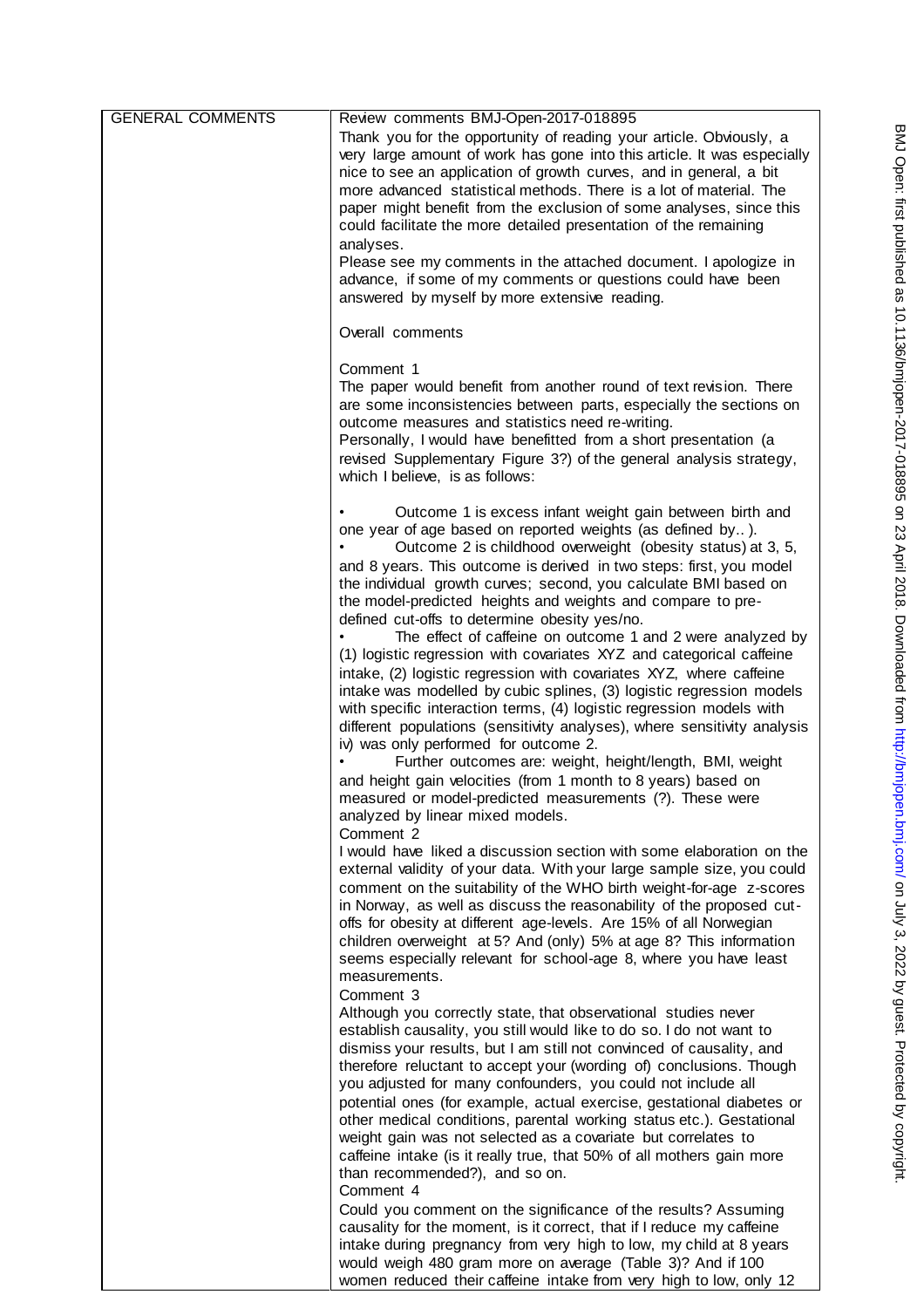| instead of 18 children are overweight at school ages 6-8<br>(Supplementary Table 8)? Would you support an intervention<br>approach on these numbers?<br><b>Sections</b>                                                                                                                                                                                                                                                                                                                                                                                                                                                                                                                                                                                                                                           |
|-------------------------------------------------------------------------------------------------------------------------------------------------------------------------------------------------------------------------------------------------------------------------------------------------------------------------------------------------------------------------------------------------------------------------------------------------------------------------------------------------------------------------------------------------------------------------------------------------------------------------------------------------------------------------------------------------------------------------------------------------------------------------------------------------------------------|
| Comments and questions on Study population<br>Unfortunately, Supplementary Table 1 (that is, presumably a<br>flowchart on cohort retention) is missing. Especially, I would have<br>liked to see, (1) which gestational ages (weeks) were included, and<br>(2) which covariates were considered relevant for being eligible<br>(since not all covariates in Supplementary Table 4 were included in<br>the regression models, and not all covariates considered in the<br>regression models are presented in Supplementary Table 4).<br>Was it possible for mothers to be included more than once<br>in the study population (say, for a child in 2002 and another in<br>2007)? If so, how were these analyzed?<br>The abstract states recruitment from 2002-2009, while here<br>the recruitment period ends 2008? |
| Comments and questions on Child postnatal growth and overweight<br>Some information in this section (for example, estimation<br>details on the growth curves) belongs more to the following section<br>Statistical analysis.                                                                                                                                                                                                                                                                                                                                                                                                                                                                                                                                                                                      |
| Implausible measurements: by exclusion, you mean sat to<br>missing, right?<br>Details on anthropometric measurements are found in                                                                                                                                                                                                                                                                                                                                                                                                                                                                                                                                                                                                                                                                                 |
| Supplementary Table 3, not 1.<br>The sentence "A z-score of >0.67" etc. does not seem quite<br>right. You surely mean z-score difference? And crossing of                                                                                                                                                                                                                                                                                                                                                                                                                                                                                                                                                                                                                                                         |
| percentile bands maybe?<br>The comments on handling birth weight in the analysis<br>should be gathered in one place (some reference to birth weight also                                                                                                                                                                                                                                                                                                                                                                                                                                                                                                                                                                                                                                                          |
| in Statistical analysis.<br>Could you comment on the use of correlation to evaluate<br>model fit? Is this the usual approach with growth curves? I would<br>expect high correlation with any half-reasonable model.<br>Could you comment on the inclusion of mother-child pairs<br>with at least one postnatal measurement? What does the model-<br>predicted curve look like with one or two measurements only? I<br>would be nice to see some examples (for example, a curve for a                                                                                                                                                                                                                                                                                                                              |
| child where only one measurement was available, versus a child,<br>where all eleven measurements were reported).<br>The sentence Used BMI cut-offs should end are presented<br>in Supplementary Table 2, not 3.                                                                                                                                                                                                                                                                                                                                                                                                                                                                                                                                                                                                   |
| Comments and questions on Statistical analysis<br>The whole section would benefit from re-structuring.<br>Covariate selection: I take it, that by bivariate analysis, you<br>mean fitting a logistic model with outcome 1 (excess infant weight<br>gain) and maternal caffeine intake as well as one other covariate<br>from a list. You then chose to include only covariates whose (overall)<br>p-value was? The covariate list in the text does not tally with the<br>variables shown in Supplementary Table 4. And variables in<br>Supplementary Table 4 are not all used for modelling. On the other<br>hand, gestational age is adjusted for (see for example footnote to<br>Supplementary Table 6), but is not included in Supplementary Table                                                             |
| 4.<br>What was the full list of covariates that you checked for<br>$\bullet$<br>inclusion?                                                                                                                                                                                                                                                                                                                                                                                                                                                                                                                                                                                                                                                                                                                        |
| How were the covariates included in the models (as<br>categorized in Supplementary Table 4)?<br>The sentence on covariate selection states only excess                                                                                                                                                                                                                                                                                                                                                                                                                                                                                                                                                                                                                                                            |
| growth - are the covariates for outcome 2 (childhood overweight)<br>chosen in a similar fashion?<br>The extra model for outcome 2, where you adjust for birth                                                                                                                                                                                                                                                                                                                                                                                                                                                                                                                                                                                                                                                     |
| weight (Supplementary Table 5), is not described here.<br>The extra sensitivity analysis for outcomes 1 and 2, where                                                                                                                                                                                                                                                                                                                                                                                                                                                                                                                                                                                                                                                                                              |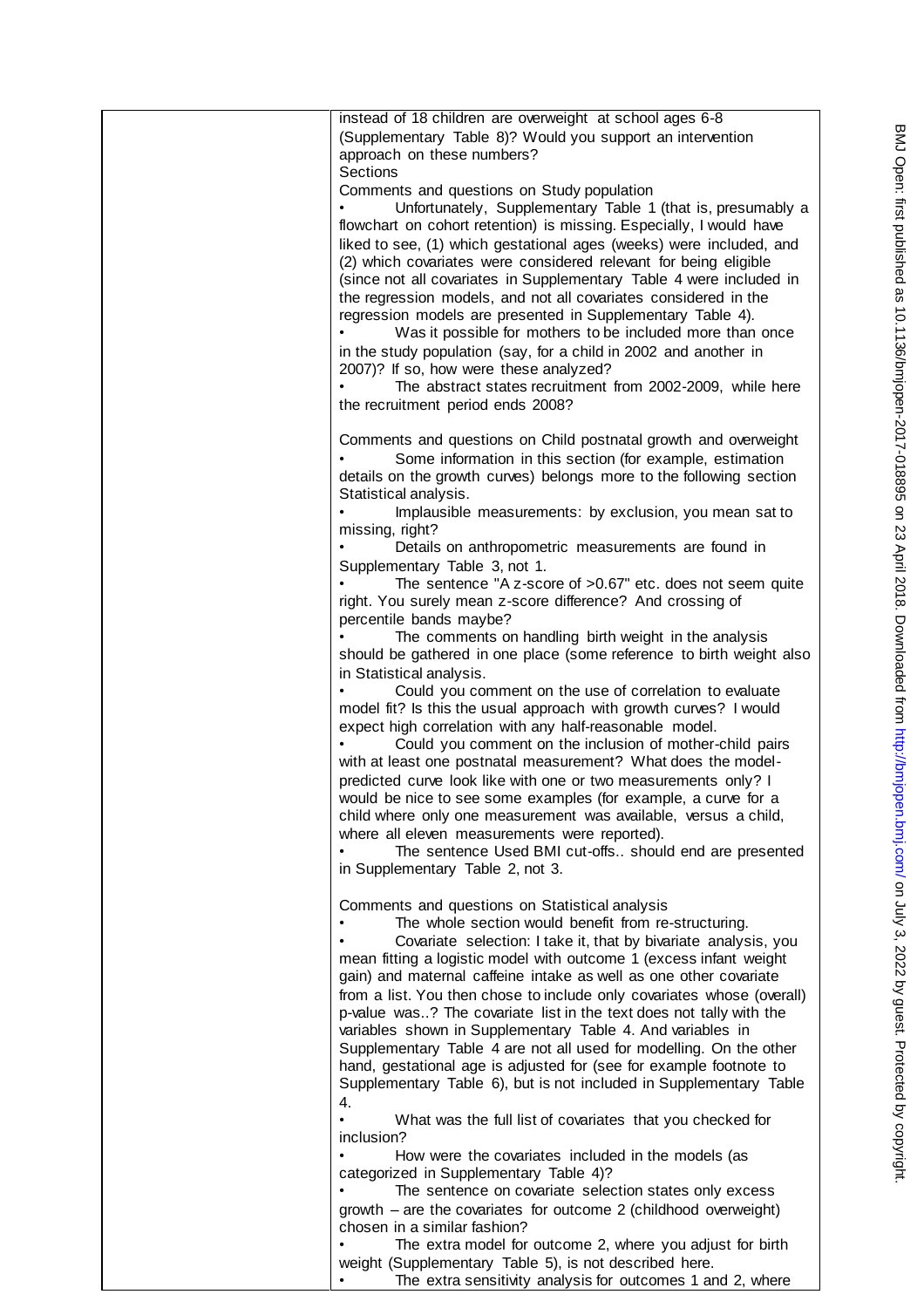| you investigate different sources of caffeine (Supplementary Table<br>6), is not described here.<br>Further outcomes / linear mixed models: It is not clear, if<br>these were based on the measured or predicted values? I presume<br>that you used the repeated (actual) measurements as outcome, a<br>random intercept (for the children), random or fixed effect for age (?)<br>and fixed effects for all other covariates? What do you mean by<br>random intercept and slope for weight, ?<br>Out of curiosity: why not simply use linear mixed models as<br>growth curves?<br>It is not immediately clear, for which outcomes the<br>interaction analyses and sensitivity analyses were performed - I<br>guess, outcomes 1 and 2?<br>You state the following numbers: complete case analysis on<br>N=30,338 for outcome 1 and N=50,943 with complete covariates<br>and at least one postnatal measurement for outcome 2. Which<br>covariates had to be non-missing - all, that you tested for selection,<br>or all, that you included in the models? For outcome 1, there had to<br>be birth weight and reported weight at one-year? Or did you impute<br>one-year weight from the growth curves when missing? For outcome<br>2, was birth weight required to be non-missing (since only included<br>in part of the models)?<br>Could you comment on the choice of cubic splines: a<br>piecewise linear effect of caffeine intake might have been easier to<br>communicate? With cubic splines: are the two tail terms linear? |
|-------------------------------------------------------------------------------------------------------------------------------------------------------------------------------------------------------------------------------------------------------------------------------------------------------------------------------------------------------------------------------------------------------------------------------------------------------------------------------------------------------------------------------------------------------------------------------------------------------------------------------------------------------------------------------------------------------------------------------------------------------------------------------------------------------------------------------------------------------------------------------------------------------------------------------------------------------------------------------------------------------------------------------------------------------------------------------------------------------------------------------------------------------------------------------------------------------------------------------------------------------------------------------------------------------------------------------------------------------------------------------------------------------------------------------------------------------------------------------------------------------------------------------------|
| Comments and questions on Results<br>I appreciate your use of adjusted odds instead of, say,<br>higher risk, in describing the results.<br>Further outcomes / growth up to 8 years: I would have liked<br>to see results on the random term(s).                                                                                                                                                                                                                                                                                                                                                                                                                                                                                                                                                                                                                                                                                                                                                                                                                                                                                                                                                                                                                                                                                                                                                                                                                                                                                     |
| Comments and questions on Tables and Figures as well as<br>Supplementary material<br>Figure 1: Supposedly, the same children are included at all<br>ages. Could you comment on the apparent drop in<br>overweight/obesity prevalence from 3 and 5 to 8 years? Were most<br>of these children "cured"? More to the discussion: are there data on<br>the distribution of childhood obesity in Norway? Are the 15% at 5<br>years (in the study) comparable to findings in the general<br>population?<br>Figure 2: Are point-wise confidence intervals presented?                                                                                                                                                                                                                                                                                                                                                                                                                                                                                                                                                                                                                                                                                                                                                                                                                                                                                                                                                                       |
| Would prediction intervals be meaningful?<br>Table 3: I would prefer to state Mean weight instead of<br>Weight etc.<br>Supplementary Table 2: Are the presented prevalence<br>numbers based on the study data, or were they published together<br>with the cut-offs? In the former case, would you comment on the<br>suitability of the cut-offs in your population?<br>Supplementary Table 3: Is the missing structure purely<br>sequential, that is, a mother could only stop to report at one point in<br>time? Was it not possible to have a missing value in between two<br>ages?                                                                                                                                                                                                                                                                                                                                                                                                                                                                                                                                                                                                                                                                                                                                                                                                                                                                                                                                              |
| Other general comments                                                                                                                                                                                                                                                                                                                                                                                                                                                                                                                                                                                                                                                                                                                                                                                                                                                                                                                                                                                                                                                                                                                                                                                                                                                                                                                                                                                                                                                                                                              |
| Outcome 1 (Excess infant weight gain) can occur for all birth<br>weight categories. In your study, is it mostly the small children (or if<br>included, the pre-term babies), that have some catch-up growth to<br>do? Since caffeine intake is possibly linked to lower birth weight, the<br>excess growth could simply be a natural repair?<br>Relation outcome 1 and outcome 2: are the study children<br>actually following standard weight curves? Does an excess-growth<br>child become an overweight-at-5 child – and what happens between<br>5 and 8? What is the predictive ability for excess growth on obesity<br>(at an individual level)?                                                                                                                                                                                                                                                                                                                                                                                                                                                                                                                                                                                                                                                                                                                                                                                                                                                                               |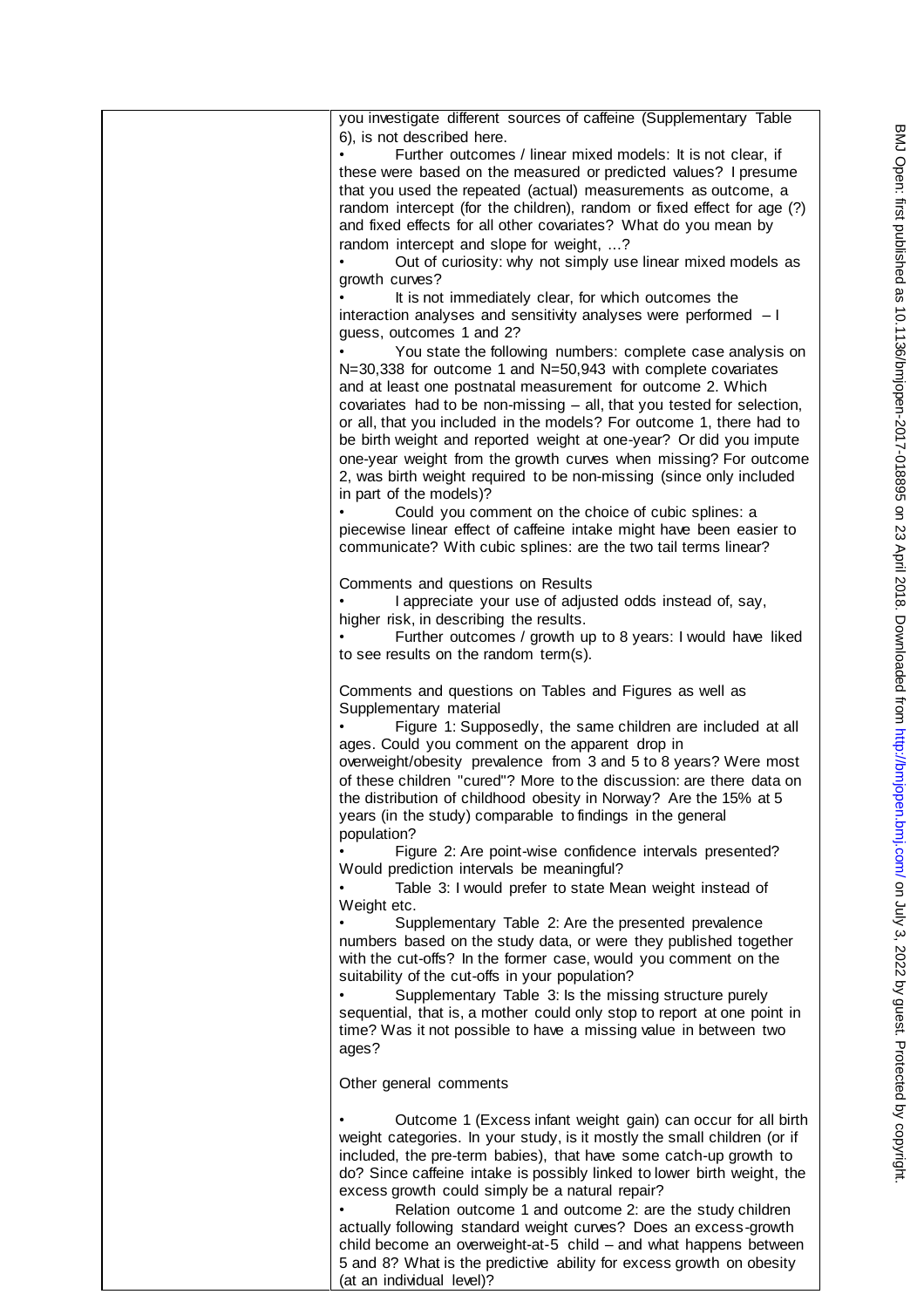| Pre-term babies (if included): these would not necessarily be<br>SGA, right? How did you treat their age (actual age or allowing for<br>extra period)? |
|--------------------------------------------------------------------------------------------------------------------------------------------------------|
|                                                                                                                                                        |

|                            | University of Leeds, UK.                                                                                                                                                                                                                                                                                                                                                                                                                                                                                                                                                                                                                                                                                                                                                                                                                                                                                                                                                                                                                                                                                                                                                                                                                                                                                                                                                                                                                                                                                                                                                                                                                                                                                                                                                                                                                                                                                                                                                                                                                                                                                                                                                                                                                                                                                                                                                                                                                                                                                                                                                                             |
|----------------------------|------------------------------------------------------------------------------------------------------------------------------------------------------------------------------------------------------------------------------------------------------------------------------------------------------------------------------------------------------------------------------------------------------------------------------------------------------------------------------------------------------------------------------------------------------------------------------------------------------------------------------------------------------------------------------------------------------------------------------------------------------------------------------------------------------------------------------------------------------------------------------------------------------------------------------------------------------------------------------------------------------------------------------------------------------------------------------------------------------------------------------------------------------------------------------------------------------------------------------------------------------------------------------------------------------------------------------------------------------------------------------------------------------------------------------------------------------------------------------------------------------------------------------------------------------------------------------------------------------------------------------------------------------------------------------------------------------------------------------------------------------------------------------------------------------------------------------------------------------------------------------------------------------------------------------------------------------------------------------------------------------------------------------------------------------------------------------------------------------------------------------------------------------------------------------------------------------------------------------------------------------------------------------------------------------------------------------------------------------------------------------------------------------------------------------------------------------------------------------------------------------------------------------------------------------------------------------------------------------|
| <b>REVIEW RETURNED</b>     | 16-Oct-2017                                                                                                                                                                                                                                                                                                                                                                                                                                                                                                                                                                                                                                                                                                                                                                                                                                                                                                                                                                                                                                                                                                                                                                                                                                                                                                                                                                                                                                                                                                                                                                                                                                                                                                                                                                                                                                                                                                                                                                                                                                                                                                                                                                                                                                                                                                                                                                                                                                                                                                                                                                                          |
|                            |                                                                                                                                                                                                                                                                                                                                                                                                                                                                                                                                                                                                                                                                                                                                                                                                                                                                                                                                                                                                                                                                                                                                                                                                                                                                                                                                                                                                                                                                                                                                                                                                                                                                                                                                                                                                                                                                                                                                                                                                                                                                                                                                                                                                                                                                                                                                                                                                                                                                                                                                                                                                      |
| <b>GENERAL COMMENTS</b>    | bmjopen-2017-018895                                                                                                                                                                                                                                                                                                                                                                                                                                                                                                                                                                                                                                                                                                                                                                                                                                                                                                                                                                                                                                                                                                                                                                                                                                                                                                                                                                                                                                                                                                                                                                                                                                                                                                                                                                                                                                                                                                                                                                                                                                                                                                                                                                                                                                                                                                                                                                                                                                                                                                                                                                                  |
| 1.<br>2.<br>R.             | Comments for the authors:<br>General comments:<br>MoBa is a superb resource from a highly esteemed research<br>team.<br>The Generation R study demonstrated greater maternal<br>caffeine intake to be associated with higher body mass index from 6<br>months onwards, slightly dampening the authors' claims to be the<br>first to investigate this in infancy rather than childhood. However, the<br>work is substantial, certainly still novel enough for publication, of<br>very high standard and from a much larger cohort than Generation                                                                                                                                                                                                                                                                                                                                                                                                                                                                                                                                                                                                                                                                                                                                                                                                                                                                                                                                                                                                                                                                                                                                                                                                                                                                                                                                                                                                                                                                                                                                                                                                                                                                                                                                                                                                                                                                                                                                                                                                                                                     |
| 3.<br>4.<br>5.<br>6.<br>7. | Major points:<br>The statistical methods appear very sound. The growth<br>models are good. The consideration of confounding is good,<br>including what not to adjust for postnatally, though important residual<br>confounding may remain, as the authors acknowledge. The<br>consideration of incomplete data is good.<br>The odds ratios are small, but obesity is common. It would<br>be good to quantify this more clearly when interpreting the results.<br>We always need to say "relative to what?" when we quote relative<br>risks, etc. from cohort studies.<br>Maternal smoking is an important confounder adjusted for in<br>the modelling. However, it is an unusually important confounder,<br>very strongly associated with maternal caffeine intake, and strongly<br>associated with accelerated catch-up infant growth. It is therefore<br>important that this is measured very precisely. Self-reported<br>measures may not be precise enough. Categorisation into ever/<br>never is even worse and loses any dose-response with the<br>confounder. With odds ratios of the magnitude reported in the<br>manuscript, it is well within the range for some of this to be residual<br>confounding by smoking. Smoking may also keep maternal pre-<br>pregnancy BMI artificially low, so not fully adjusting for maternal<br>BMI. Sensitivity analysis amongst the self-reported never smokers<br>would help reduce some of these doubts (for supplemental material).<br>My main concern is about whether it's just that small babies<br>experience catch-up growth, and this really hasn't got anything more<br>to do with maternal caffeine intake other than it's a predictor of<br>having a small baby. And if so, what does that really add, because<br>we already know that? It appears to be an association without much<br>of an established mechanism related to caffeine as such. Is it<br>caffeine specifically that drives accelerated growth, or is it just that<br>maternal caffeine is associated with smaller babies and all babies<br>born small are more likely to experience accelerated growth in<br>infancy, regardless of maternal caffeine intake? Can we look at this<br>in the caffeine non-consumers by way of sensitivity analysis<br>(possibly for supplemental material)?<br>What about paternal caffeine intake during the pregnancy -<br>is this available? This should have no association with birthweight,<br>conditioning on the confounders. So adjusting for it in the model<br>should not change the estimate for maternal caffeine consumption, |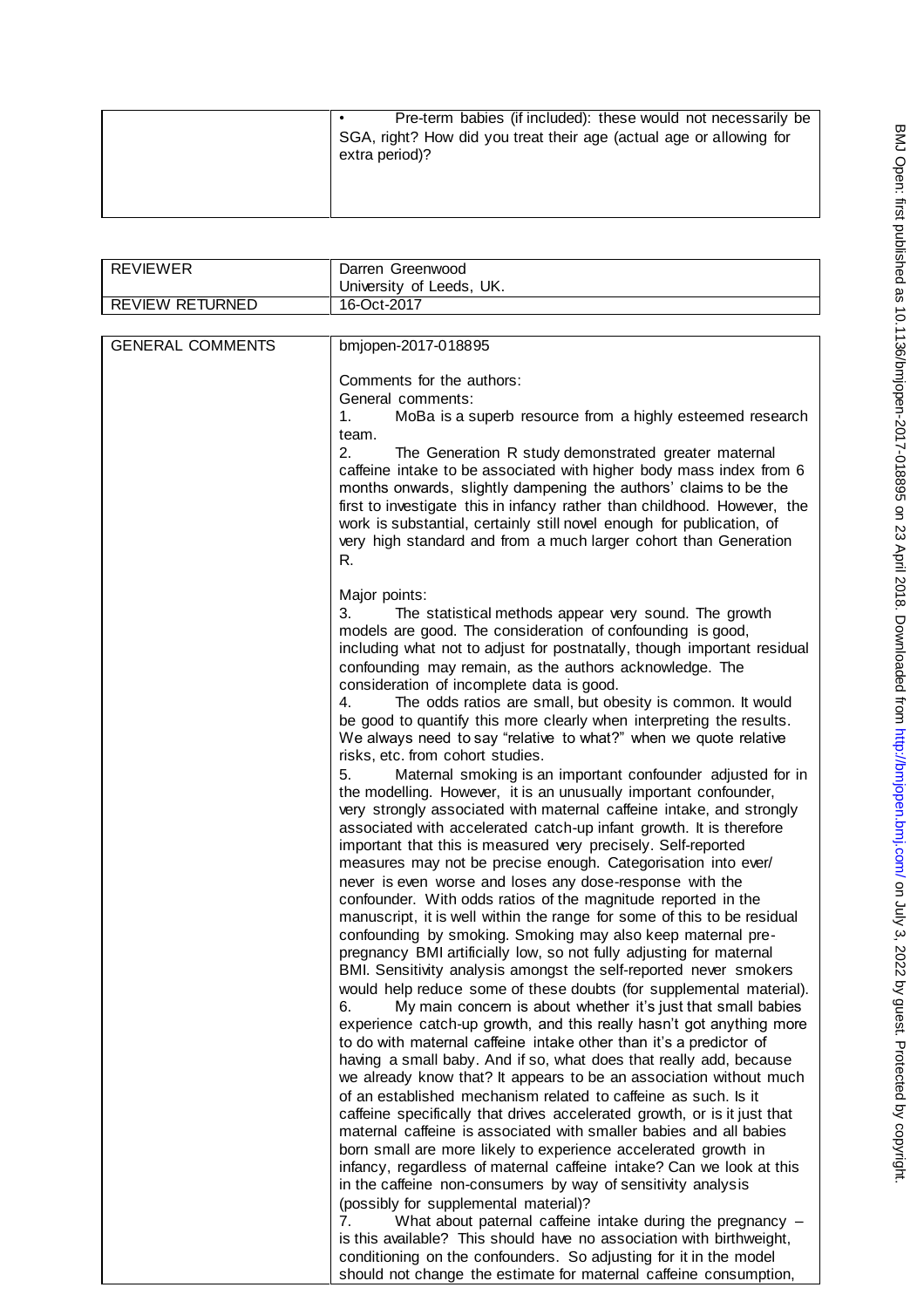| providing all potential confounders for maternal caffeine have been<br>included. Is there some form of sensitivity analysis that could be<br>conducted using this? It's a bit tenuous, I know, and on reflection the<br>authors may legitimately argue that this is a poor suggestion! But if<br>there were residual confounding from smoking or unmeasurable<br>socio-economic factors, and these were partially common to both<br>partners, this might tease some of that out (possibly for<br>supplemental material). |
|--------------------------------------------------------------------------------------------------------------------------------------------------------------------------------------------------------------------------------------------------------------------------------------------------------------------------------------------------------------------------------------------------------------------------------------------------------------------------------------------------------------------------|
| Minor points:<br>Reference 4 could be expanded to cite some of those other<br>8.<br>authorities from a range of countries the authors refer to.<br>Page 5, line 40. Presumably the mother completes the food<br>9.<br>frequency questionnaire, not the infant.<br>Page 6, line 21 onwards. Presumably some of these units<br>10.<br>are mg/day.                                                                                                                                                                          |

# VERSION 1 – AUTHOR RESPONSE

Manuscript ID bmjopen-2017-018895

Response to the editor's and reviewers' comments

Comments from the Associate Editor:

#1. I agree with Wehberg that the authors need to tone down their conclusions (including in the abstract) and I am not sure they get anywhere by saying the study fulfils some of the causality criteria. Nutritional epidemiology studies have to be interpreted very cautiously in light of the self-reported exposure and residual confounding (Greenwood and Wehberg are very clear about this). The authors need to adopt a far more cautious tone.

Our response: According to the editor's and reviewers' comments we have now revised the sentences of the conclusion in the abstract and in the main manuscript (page 2, line 57 & lines 59-60 & page 16, lines 451-452, as follows:

Conclusion in abstract: "Any caffeine consumption during pregnancy is associated with excess infant growth and increased risk of overweight, mainly at pre-school ages. Maternal caffeine intake can may modify overall weight growth trajectory from birth to 8 years. This study adds supporting evidence for the current advice to reduce caffeine intake during pregnancy and indicate that complete avoidance might be advisable."

Main conclusion: "Our findings not only support the recommendation to limit caffeine intake during pregnancy (<200mg/day) but also indicate that complete avoidance might be advisable."

#2. They might also want to discuss what the paper adds enough to this systematic review:

Food Chem Toxicol. 2017 Apr 21. pii: S0278-6915(17)30170-9. doi:

10.1016/j.fct.2017.04.002. [Epub ahead of print] Systematic review of the potential adverse effects of caffeine consumption in healthy adults, pregnant women, adolescents, and children. https://www.ncbi.nlm.nih.gov/pubmed/28438661

Our response: In this systematic review, the authors have assessed the body of evidence on maternal caffeine intake during pregnancy at a comparator of 300mg/day and the effects on several outcomes including fetal growth and spontaneous abortion. Postnatally, child carcinogenicity and behavior were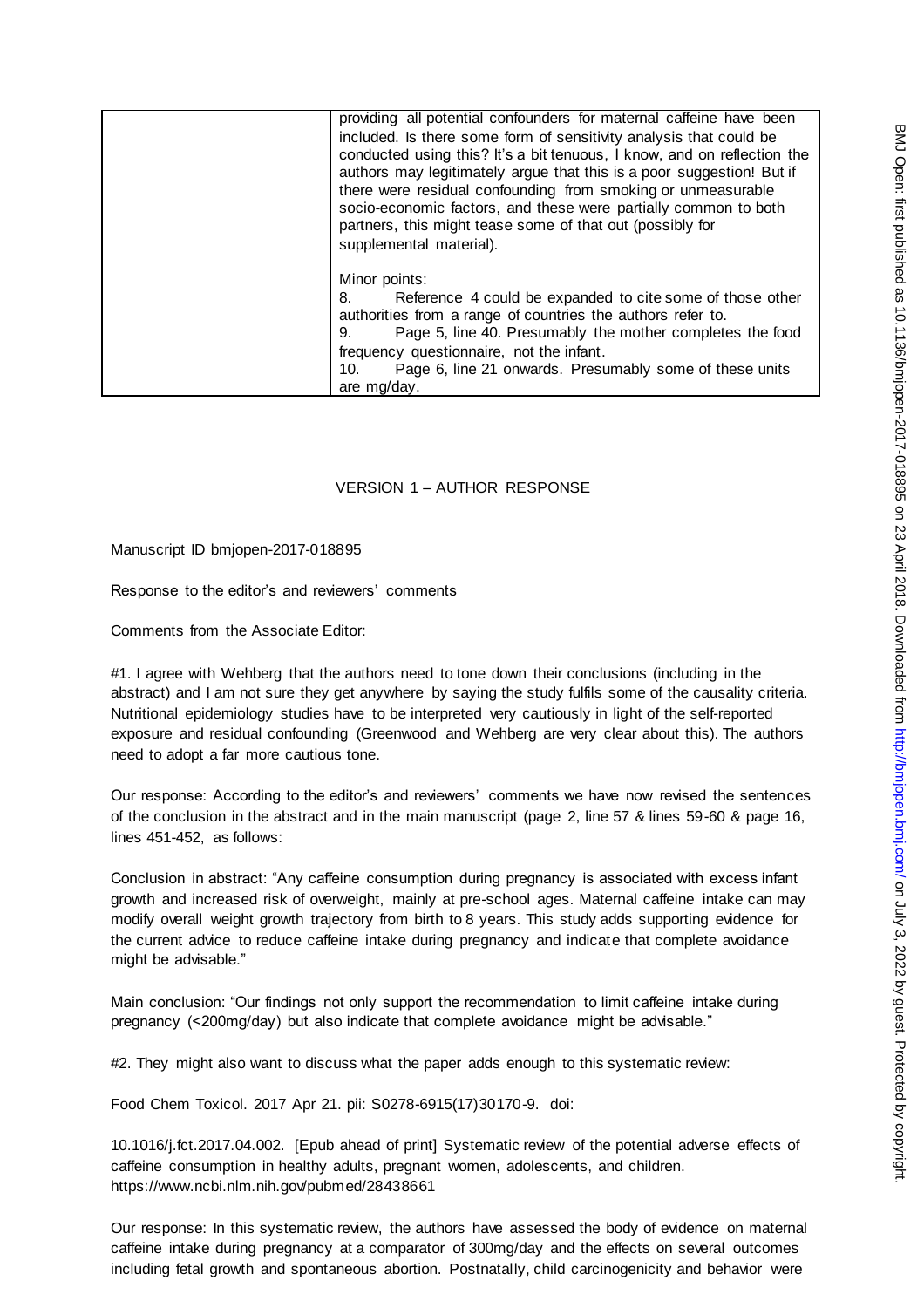also included. However, the outcome included in our study, growth and weight status, were not included. After critically assessing the body of evidence, the conclusion was that a consumption of up to 300 mg caffeine/day in healthy pregnant women is generally not associated with adverse reproductive and developmental effects.

Our study findings are adding to the evidence of effects of maternal caffeine intake during pregnancy on the child's postnatal growth and development of overweight. We have also controlled for the "pregnancy signal", through adjustment for nausea and vomiting, that is, according to the authors of the review, important to do when assessing the causal relationship between maternal caffeine intak e and health outcomes. Our findings are in agreement with the previous studies assessing a similar hypothesis, with associations reported in caffeine levels below and above the comparator, indicating that this 300mg/day might not be a safe level when growth is under study. Hence, more evidence is needed for the association between prenatal caffeine exposure and postnatal growth and an updated future critical assessment of these studies. This information is summarized and is included in the discussion of the revised manuscript (page 15, lines 416-424).

#3. Here's another paper they may want to cite:

Pediatr Res. 2017 Jul;82(1):19-28. doi: 10.1038/pr.2017.70. Epub 2017 May 24. Interaction between maternal caffeine intake during pregnancy and CYP1A2 C164A polymorphism affects infant birth size in the Hokkaido study. https://www.ncbi.nlm.nih.gov/pubmed/28355205

Our response: This is an interesting study. We had already discussed the effect modification due to genetic polymorphisms that can modify the ability to metabolize caffeine during pregnancy. Now this study has been added in the discussion section (page 16, lines 439-441), with the following text:

"On the other hand, during pregnancy, maternal caffeine clearance modified the association between maternal caffeine intake and fetal growth restriction, with faster clearance being more detrimental 1. More specifically, a genotype of rapid caffeine metabolism was associated with reduced birth weight while in women with a different polymorphism on the gene CYP1A2 C164A no effect was found 2."

Reviewers' Comments to Author:

Reviewer: 1. Reviewer Name: DeKun LI

Institution and Country: Division of Research, Kaiser Foundation Research Institute, Kaiser Permanente, 2000 Broadway Oakland, CA 94612, USA Please state any competing interests: None

I was the lead author for one of the papers on the same subject published and cited by the current authors.

Please leave your comments for the authors below

This manuscript addresses an important association between maternal caffeine intake during pregnancy and an increased risk of excessive infant growth and early childhood obesity. The findings from this manuscript provide further support for previous reports with similar findings that pointed to inutero exposure to caffeine as a potential contributor to childhood obesity risk. The relatively consistent findings from the literature on this topic point to the need to further examine the reported association.

The strengths of the study are the large study population and, in addition to an overall association, a relatively consistent dose-response relationship observed for over-growth measured at various ages. While, like any observational studies, there are a few limitations, including those discussed by the authors, those potential limitations, nonetheless, do not overshadow the main findings and conclusion. Thus, the manuscript should be published, which could stimulate more research on this subject.

Our response: We would like to thank the reviewer for his feedback on our manuscript.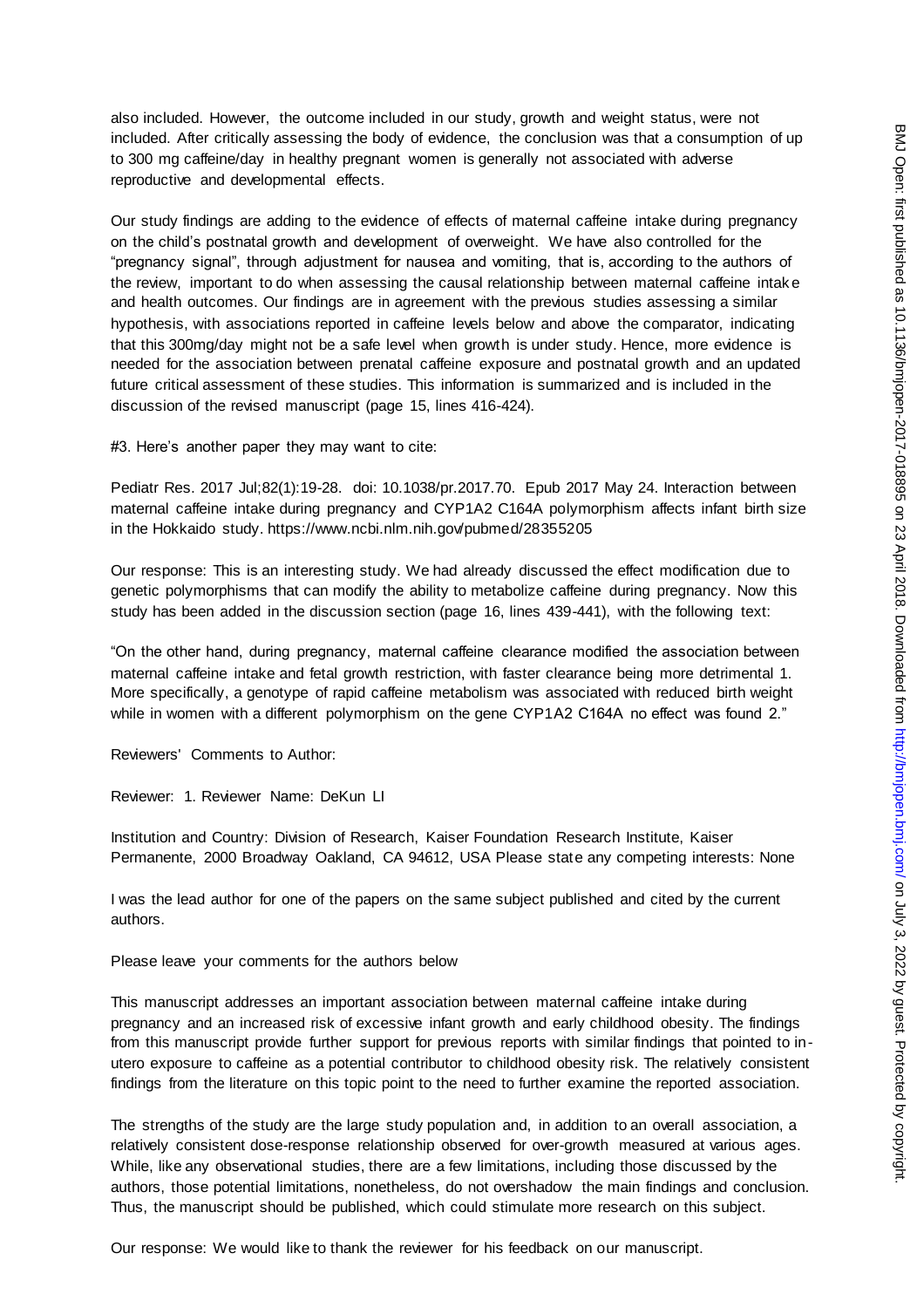## Reviewer: 2. Reviewer Name: Sonja Wehberg

Institution and Country: Center for Clinical Epidemiology, Odense University Hospital, and Research Unit of Clinical Epidemiology, Institute of Clinical Research, University of Southern Denmark, Odense, Denmark. Please state any competing interests: None declared

#### Please leave your comments for the authors below

Thank you for the opportunity of reading your article. Obviously, a very large amount of work has gone into this article. It was especially nice to see an application of growth curves, and in general, a bit more advanced statistical methods.

There is a lot of material. The paper might benefit from the exclusion of some analyses, since this could facilitate the more detailed presentation of the remaining analyses.

Our response: We have taken the reviewers suggestions into careful consideration and we have revised the included material. Please see the detailed revisions as described in the following responses.

Please see my comments in the attached document. I apologize in advance, if some of my comments or questions could have been answered by myself by more extensive reading.

#### Overall comments

#### Comment 1

The paper would benefit from another round of text revision. There are some inconsistencies between parts, especially the sections on outcome measures and statistics need re-writing. Personally, I would have benefitted from a short presentation (a revised Supplementary Figure 3?) of the general analysis strategy, which I believe, is as follows:

• Outcome 1 is excess infant weight gain between birth and one year of age based on reported weights (as defined by..). • Outcome 2 is childhood overweight (obesity status) at 3, 5, and 8 years. This outcome is derived in two steps: first, you model the individual growth curves; second, you calculate BMI based on the modelpredicted heights and weights and compare to pre-defined cut-offs to determine obesity yes/no. • The effect of caffeine on outcome 1 and 2 were analyzed by (1) logistic regression with covariates XYZ and categorical caffeine intake,

(2) logistic regression with covariates XYZ, where caffeine intake was modelled by cubic splines, (3) logistic regression models with specific interaction terms, (4) logistic regression models with different populations (sensitivity analyses), where sensitivity analysis iv) was only performed for outcome 2. • Further outcomes are: weight, height/length, BMI, weight and height gain velocities (from 1 month to 8 years) based on measured or model-predicted measurements (?). These were analyzed by linear mixed models.

Our response: We would like to thank the reviewer for this suggestion. We have now revised the statistical analysis section according to the suggested text and have shortened it. Regarding the outcome section, we have tried to revise and shorten it as well (for outcomes: pages 6-7, lines 146- 182 and for statistical analysis pages 8-9, lines 189-237).

## Comment 2

I would have liked a discussion section with some elaboration on the external validity of your data. With your large sample size, you could comment on the suitability of the WHO birth weight-for-age zscores in Norway, as well as discuss the reasonability of the proposed cut-offs for obesity at different age-levels. Are 15% of all Norwegian children overweight at 5?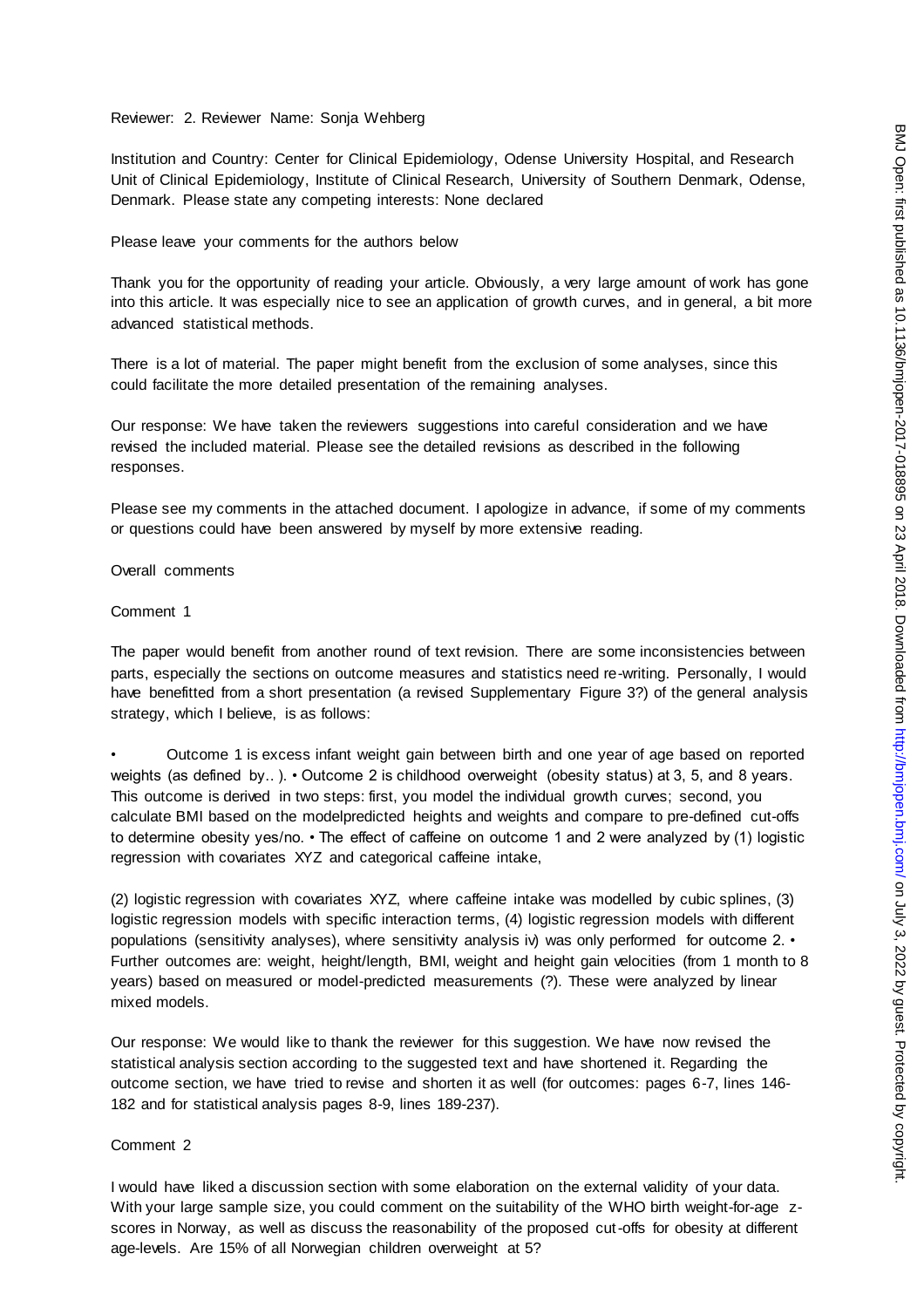And (only) 5% at age 8? This information seems especially relevant for school-age 8, where you have least measurements.

Our response: We clarify that we have used the WHO growth curves as a reference in order to define weight-for-age z-scores and further identify children with excess infant growth. Our choice was based mainly on comparability with other studies. There are several measures of excess growth used in literature, but a gain >0.67 of the WHO-WAZ is the most commonly used measure. We reported a 23% prevalence of excess infant growth from birth to 1 year. Similar prevalence of this measure has been reported before (i.e Ong KK et al : 31%, Karaolis-Danckert N et al: 29%, Valvi et al. :26%, Stratakis et al: mean of 15 European mother-child studies: 35%, range of = 17-56%). Moreover, we have used the IOTF cut-offs to define overweight. This method is based on pre-specific BMI cut-offs.

We cannot explain the "drop" in the prevalence of overweight from 5 to 8 years (from 5 to 8 years: 16% to 4%). This trend was not observed in measured anthropometrics (from pre-school to school age: 14% to 12%) but only in the model-predicted anthropometrics. The percentage of overweight preschool children who continued being overweight in school age was 40% when using measured anthropometrics and 32% when using predicted anthropometrics (from 5 to 8 years). Therefore, this provides some evidence of agreement between measured and predicted anthropometric data at 8 years. It is possible that this "drop" is a model artifact as this model is modeling growth up until before the adiposity rebound (around 8 years) and weight might have been underestimated in the "end tail" of the growth model. We have calculated the percentage of weight values with a difference of >2SD or < - 2SD between measured and predicted for boys and girls (see figure below). This graph shows that approximately after the age of 1  $\frac{1}{2}$  years there are more values with large difference between measured and predicted, compared to younger ages. So poor model fit might explain the low prevalence of overweight as calculated using the predicted measurements. We remind that weight and height measurements with a difference lower than -5SD and higher than 5SD between measured and predicted have been excluded in our analysis and this is described in the methods section.



## Comment 3

Although you correctly state, that observational studies never establish causality, you still would like to do so. I do not want to dismiss your results, but I am still not convinced of causality, and therefore reluctant to accept your (wording of) conclusions. Though you adjusted for many confounders, you could not include all potential ones (for example, actual exercise, gestational diabetes or other medical conditions, parental working status etc.). Gestational weight gain was not selected as a covariate but correlates to caffeine intake (is it really true, that 50% of all mothers gain more than recommended?), and so on.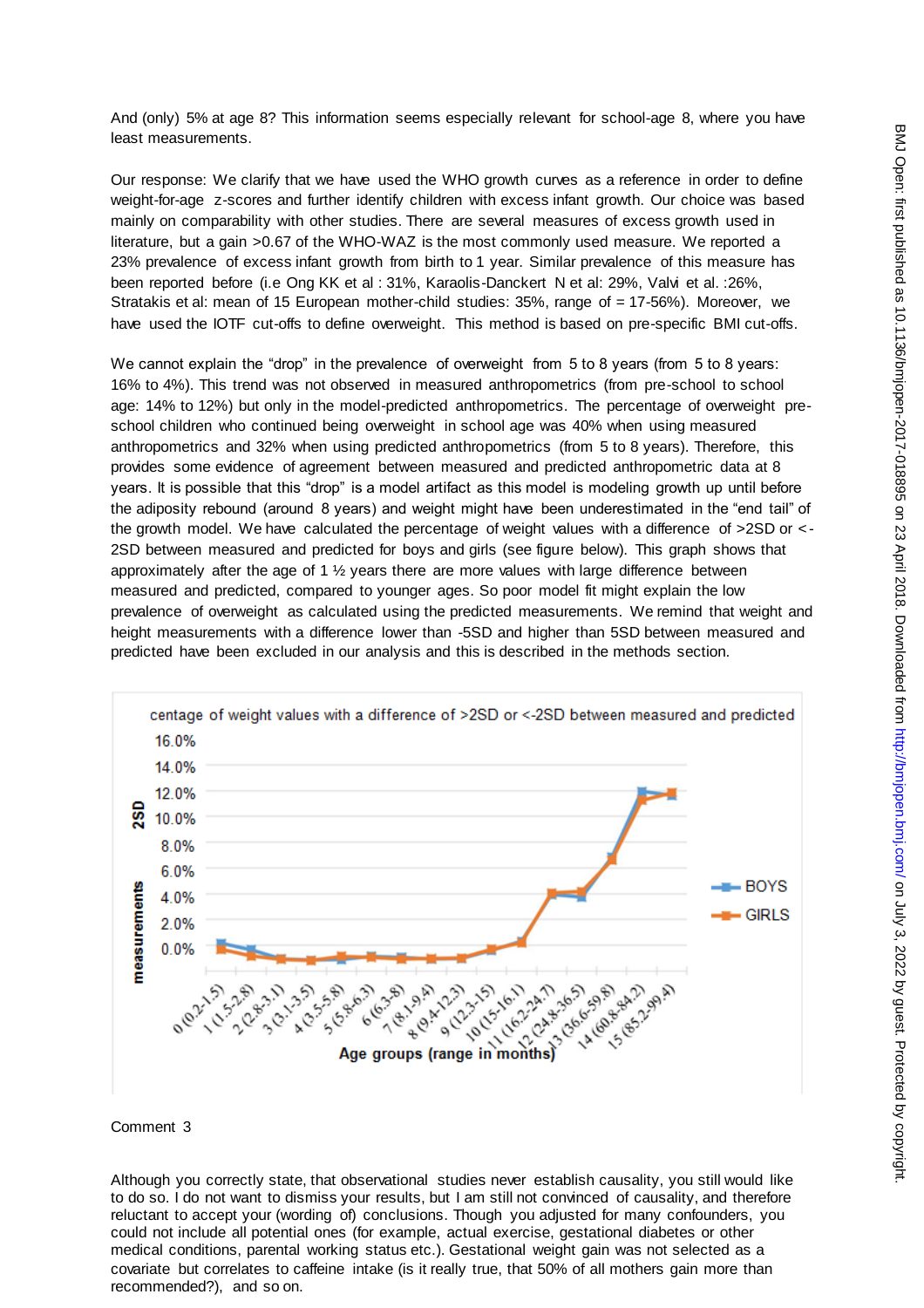Our response: We agree with the reviewer's comment of not being able to establish a causal relationship through an observational study like ours. We have discussed the issue of unmeasured and residual confounding in the discussion section. Even though the reviewer is not convinced of causality, we have described in the discussion that our results fulfill some of the Bradford-Hill's criteria for causation (i.e a strong association, consistent findings for major caffeine sources, a biological gradient with higher caffeine exposure being associated to abnormal growth, consistent findings in animal models and a plausible mechanism, i.e. fetal programing). In addition, and after following a suggestion from Reviewer #3 we have now conducted negative control analysis using the paternal caffeine intake as a negative control and our findings indicate a minor effect of unmeasured shared familial characteristics (see comment # 7 from Reviewer #3). Finally, the last sentence of our conclusions has been revised now, in a way of not implying a causal relationship between maternal caffeine intake and postnatal growth (see comment #1 from Editor).

#### Comment 4

Could you comment on the significance of the results? Assuming causality for the moment, is it correct, that if I reduce my caffeine intake during pregnancy from very high to low, my child at 8 years would weigh 480 gram more on average (Table 3)? And if 100 women reduced their caffeine intake from very high to low, only 12 instead of 18 children are overweight at school ages 6-8 (Supplementary Table 8)? Would you support an intervention approach on these numbers?

Our response: Indeed, the observed effects, although significant, can be considered as too low to suggest an intervention. First, as stated above, we cannot conclude about causality. Second, if the effect was causal, as the number of exposed women is high, an intervention could prevent quite a lot of children being overweight, even if the effect is small. Reviewer #3 has made a similar comment; please see our response to #4 from Reviewer #3.

Sections Comments and questions on Study population • Unfortunately, Supplementary Table 1 (that is, presumably a flowchart on cohort retention) is missing. Especially, I would have liked to see, (1) which gestational ages (weeks) were included, and (2) which covariates were considered relevant for being eligible (since not all covariates in Supplementary Table 4 were included in the regression models, and not all covariates considered in the regression models are presented in Supplementary Table 4).

Our response: We have not included a flow chart of cohort retention but a table presenting the available anthropometric measurements by age, and this is supplementary Table 2. We apologize for the mistake and the confusion it might have caused. Regarding the gestational ages of our included population, the range was 28 to 43 weeks of gestation and 90% of the children were born between gestational weeks 37-42. Regarding the tested confounders, maternal height, paternal weight, paternal alcohol consumption and gestational diabetes were considered relevant but did not meet the criteria of inclusion in the models. This information has now been added in the revised manuscript (page 8, lines 209-211). Supplementary Table 4 has also been revised and now includes only the variables that are included in the models as covariates.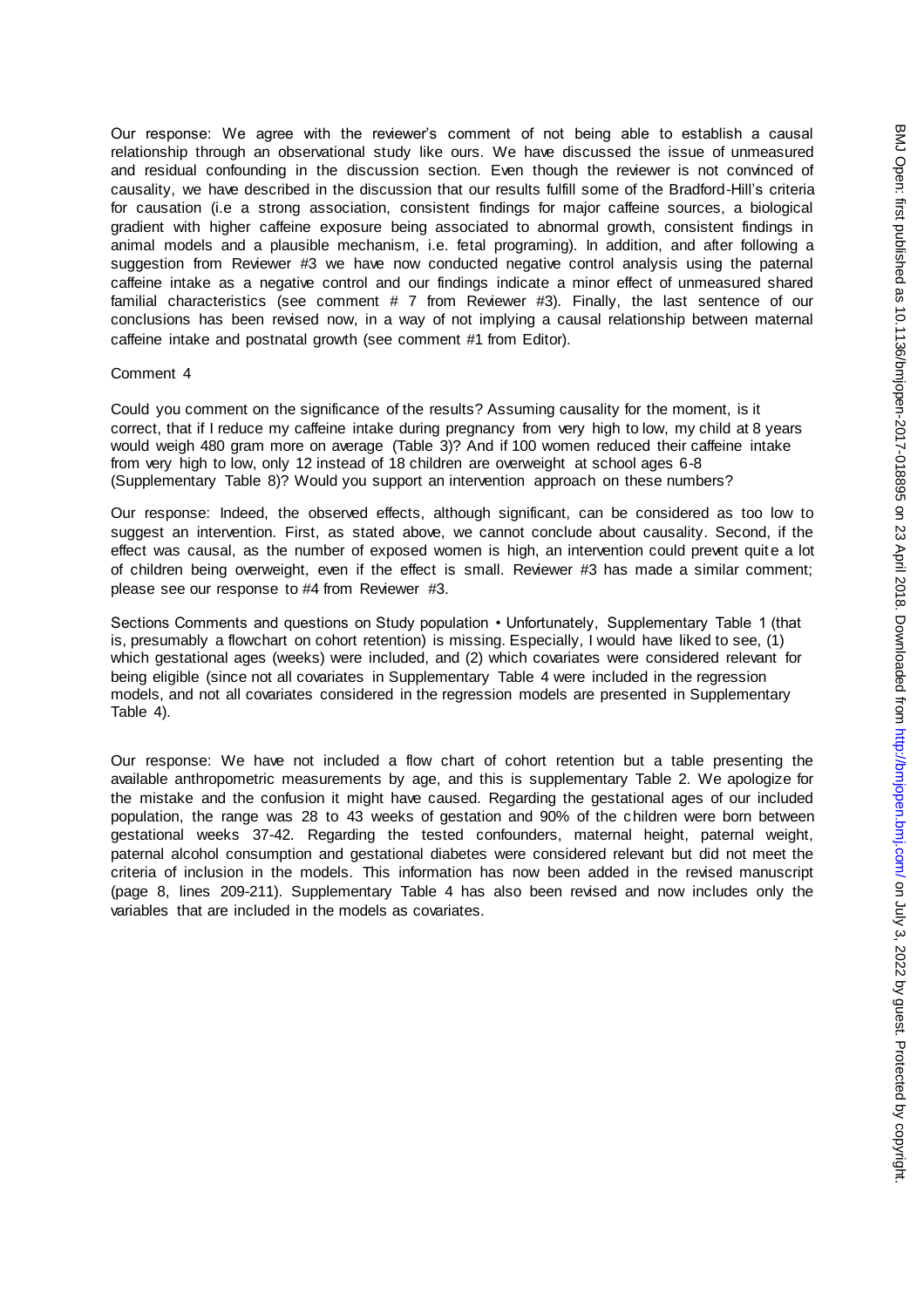• Was it possible for mothers to be included more than once in the study population (say, for a child in 2002 and another in 2007)? If so, how were these analyzed?

Our response: All regression models were adjusted for random effects of sibling clusters since some mothers participated with more than one pregnancy. This information has now been added in the revised manuscript (page 8, lines 200-202).

• The abstract states recruitment from 2002-2009, while here the recruitment period ends 2008?

Our response: The recruitment was finished in 2008, which is correct. Some deliveries occurred in 2009. We apologize for the mistake. This is now corrected in the abstract (page 2, line 40).

Comments and questions on Child postnatal growth and overweight • Some information in this section (for example, estimation details on the growth curves) belongs more to the following section Statistical analysis.

Our response: we would like to keep the description of the methodology on how to apply growth models in the outcome section. This is the first time we have applied such a methodology in the MoBa data and we have considered the predicted growth measurements as a new outcome. Thus, we would like to present it in details in the outcome section.

• Implausible measurements: by exclusion, you mean sat to missing, right?

Our response: Yes this is correct, implausible anthropometric measurements were set to missing.

• Details on anthropometric measurements are found in Supplementary Table 3, not 1.

Our response: We apologize for this mistake. The number of the Supplementary Table is now corrected (page 7, line 161).

• The sentence "A z-score of >0.67" etc. does not seem quite right. You surely mean z-score difference? And crossing of percentile bands maybe?

Our response: Yes, this is correct, a gain z-score difference between birth and 1 year>0.67 was used to define excess growth. This is now corrected (page 7, line 165). And we have now added the word "line" next to percentile (page 7, line 165).

• The comments on handling birth weight in the analysis should be gathered in one place (some reference to birth weight also in Statistical analysis.

Our response: This comment on birth weight is related to the input data for the growth models. We think it is more consistent to present the methodology of growth models in the same section and we would like to keep these sentences as is.

Could you comment on the use of correlation to evaluate model fit? Is this the usual approach with growth curves? I would expect high correlation with any half-reasonable model. • Could you comment on the inclusion of mother-child pairs with at least one postnatal measurement? What does the model-predicted curve look like with one or two measurements only? I would be nice to see some examples (for example, a curve for a child where only one measurement was available, versus a child, where all eleven measurements were reported).

Our response: From a model with good fit we would expect independence between residuals of measured and predicted values and age, for both weight and height. We have provided below the distribution of these residuals, in SD scale, for weight by age 16 age groups in girls and boys. The red horizontal lines at 5SD below and above 0 indicate the cut-offs used for exclusion of implausible measured data. This is described in the methods section. The distribution around 0 is wider for the age groups 12,13, 14, 15 that include measurements at and after the age of 2 years.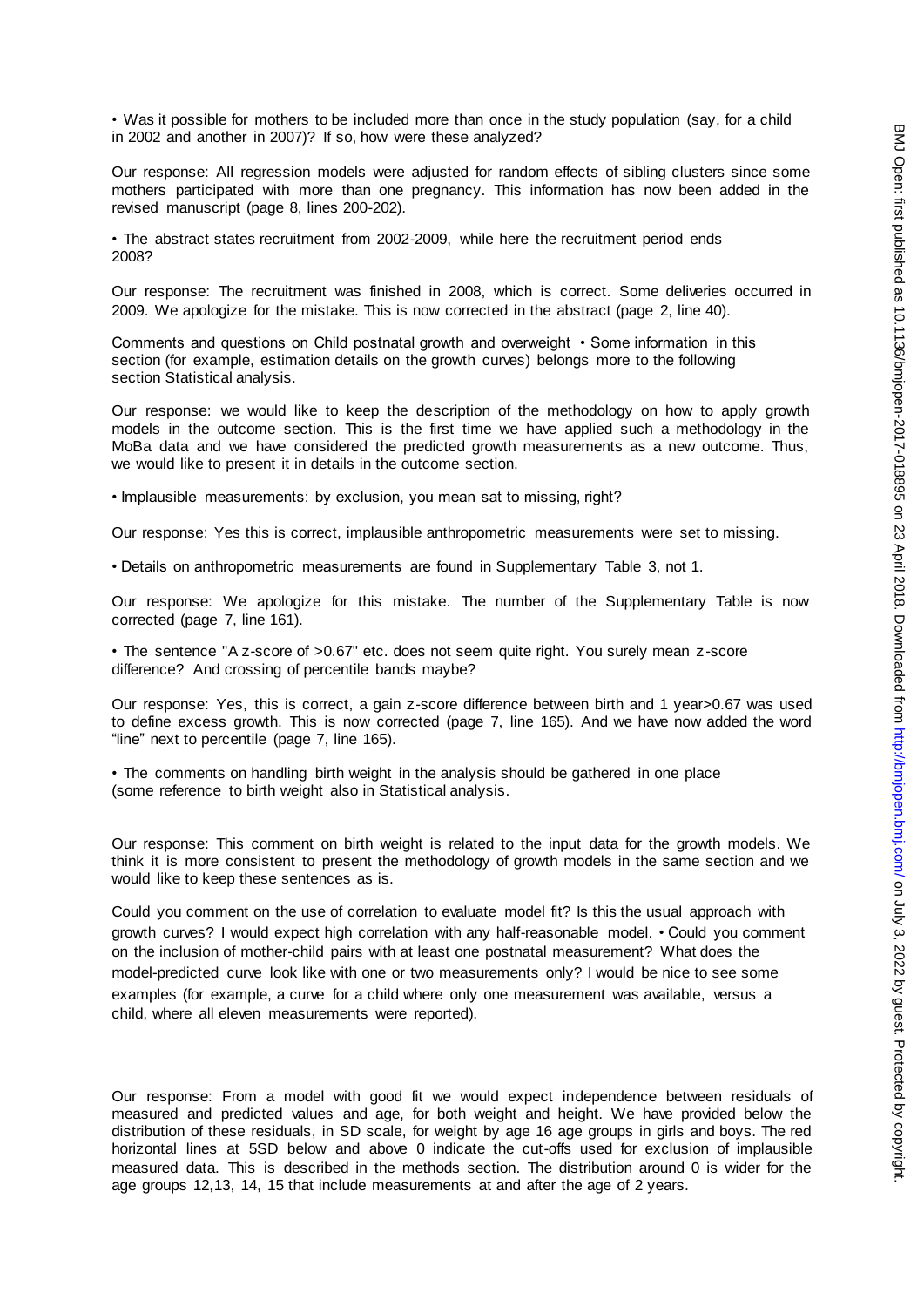





We have examined this issue in more details in a previous comment (comment #2 from the same Reviewer) where we calculated that the prevalence of weight values with a difference larger than 2SD or smaller than -2SD is increasing approximately for the ages >1 ½ -2 years. This might indicate a poor model fit after these ages or poor quality of reported anthropometric data.

The application of the growth model with specific examples for different scenarios is very interesting but it is not in the scopes of this study and cannot be added to the manuscript. What we can say is that if a child has 1 measure, the derived trajectory by the model is close to the mean/average growth curve of the population fitted in a way to go through the only point of the child. Indeed this is less precise but it is the best that can be done when a small number of measurements are available. If the children with fewer measurements were excluded from our study, this restriction might have induced selection bias in the estimation of the average growth curve of our population. Therefore, we have included all children in our analysis.

• The sentence Used BMI cut-offs.. should end are presented in Supplementary Table 2, not 3.

Our response: We have revised the numbers of Supplementary Tables in the text.

Comments and questions on Statistical analysis • The whole section would benefit from restructuring.

Our response: we have now revised the whole section.

• Covariate selection: I take it, that by bivariate analysis, you mean fitting a logistic model with outcome 1 (excess infant weight gain) and maternal caffeine intake as well as one other covariate from a list. You then chose to include only covariates whose (overall) p-value was..? The covariate list in the text does not tally with the variables shown in Supplementary Table

4. And variables in Supplementary Table 4 are not all used for modelling. On the other hand, gestational age is adjusted for (see for example footnote to Supplementary Table 6), but is not included in Supplementary Table 4. • What was the full list of covariates that you checked for inclusion? • How were the covariates included in the models (as categorized in Supplementary Table 4)? • The sentence on covariate selection states only excess growth – are the covariates for outcome 2 (childhood overweight) chosen in a similar fashion?

Our response: The selected variables for adjustment were variables that were associated ( $p<0.05$ ) with both the categorical caffeine intake (4 categories) and excess infant growth (no/yes) as tested by one-way ANOVA, Kruskal-Wallis and chi-square tests. These were: maternal age, maternal and paternal education, parity, pre-pregnancy BMI, paternal BMI, maternal and paternal smoking during pregnancy, maternal energy intake and nausea/vomiting during pregnancy. Gestational age and child's gender were also included in the models as a-priori covariates, and have now been added in Supplementary Table 4. Maternal height, paternal weight, parental alcohol consumption and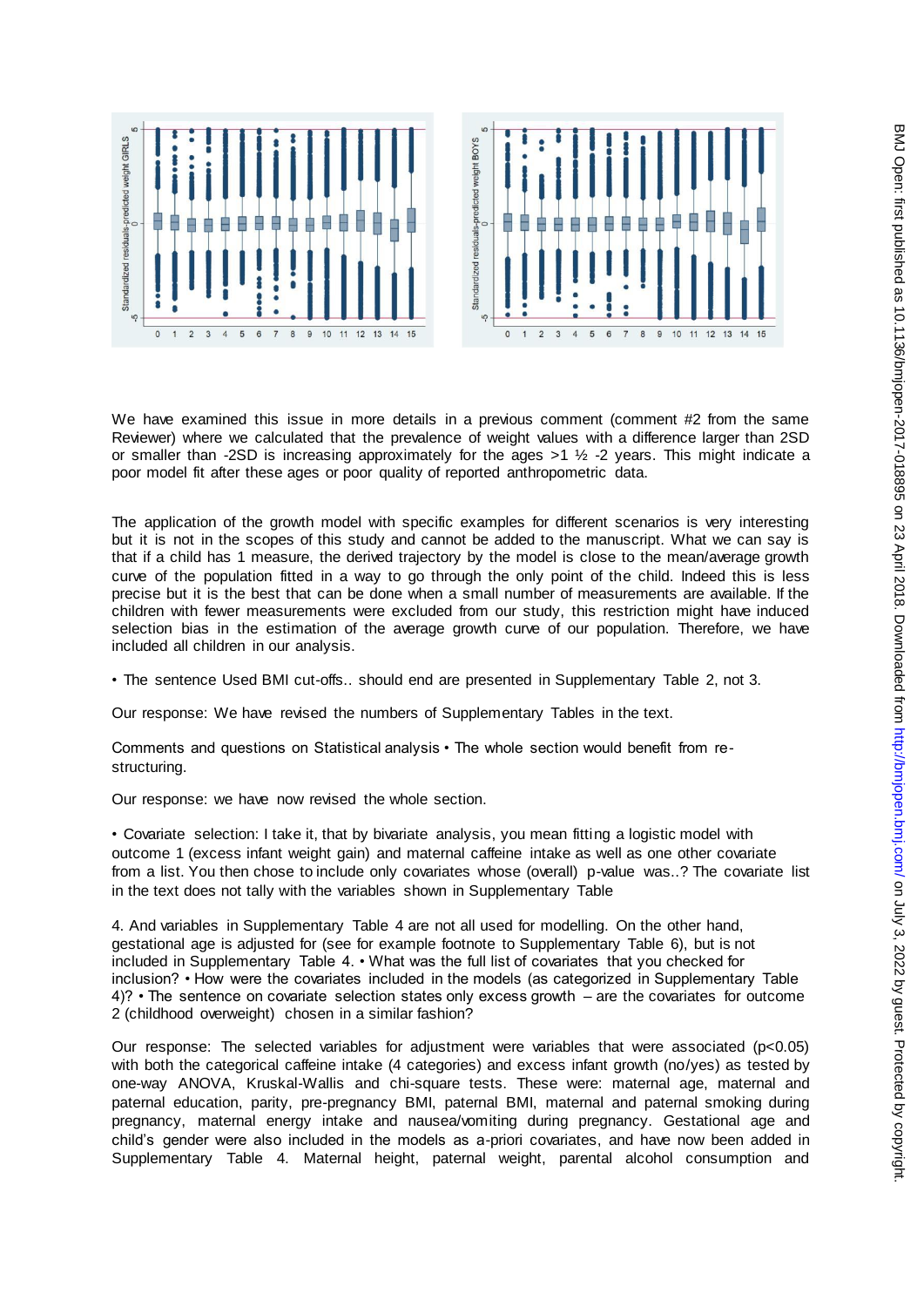gestational diabetes (yes/no) were also considered but not included in the final models as they did not meet the criteria (not presented in Supplementary Table 4).

We decided not to include gestational weight gain in the list of potential confounders as it could be in the causal pathway between caffeine intake and postnatal growth. It was included in the table by mistake. Now Supplementary Table 4 includes only the variables included in the models as covariates. In addition, a detailed description of the variables associated with caffeine intake for the MoBa study has been reported in the previous publication <sup>3</sup> by our research group. Therefore, we did not want to replicate previous findings.

• The extra model for outcome 2, where you adjust for birth weight (Supplementary Table 5), is not described here. • The extra sensitivity analysis for outcomes 1 and 2, where you investigate different sources of caffeine (Supplementary Table 6), is not described here.

Our response: we have now described in detail the sensitivity analyses as well as the analysis of the interaction with birth weight and SGA (page 9, lines 227-237).

• Further outcomes / linear mixed models: It is not clear, if these were based on the measured or predicted values? I presume that you used the repeated (actual) measurements as outcome, a random intercept (for the children), random or fixed effect for age (?) and fixed effects for all other covariates? What do you mean by random intercept and slope for weight, ...? • Out of curiosity: why not simply use linear mixed models as growth curves?

Our response: The outcomes in the linear mixed models were the predicted growth parameters, as derived from the growth model. We have now clarified it in the text (page 8, line 199). As the reviewer has correctly understood, these models take into account that there is a random effect by child (random intercept) and the random effect of age by child is represented as a random slope for age. The effects of the covariates are modeled as fixed. This has now been clarified (page 8, lines 196- 200).

Regarding the choice of doing first a structural non-linear mixed-effect growth model rather than a linear mixed model as growth curves, our decision was based on the ability of such models to fit growth data more accurately and to calculate more growth parameters (growth velocity at a given age) with the derivatives of the model.

• It is not immediately clear, for which outcomes the interaction analyses and sensitivity analyses were performed – I guess, outcomes 1 and 2?

Our response: we have now specified the cases when not all the outcomes were assessed. If not specified, then all the outcomes were assessed (page 9, lines 228-238).

• You state the following numbers: complete case analysis on N=30,338 for outcome 1 and

N=50,943 with complete covariates and at least one postnatal measurement for outcome 2. Which covariates had to be non-missing – all, that you tested for selection, or all, that you included in the models? For outcome 1, there had to be birth weight and reported weight at oneyear? Or did you impute one-year weight from the growth curves when missing? For outcome 2, was birth weight required to be non-missing (since only included in part of the models)?

Our response: the inclusion criteria are described in the study population section. Mothers and children with available information on SGA status, at least one postnatal measurement, all selected covariates (including birth weight and gestational age) and caffeine intake were the final study population (n=50,943). Of them, 38,338 mother-child pairs were included in the excess infant growth analysis (using WHO-growth reference curves), because they had available anthropometric information at 12 months (age range 9-13 months).

• Could you comment on the choice of cubic splines: a piecewise linear effect of caffeine intake might have been easier to communicate? With cubic splines: are the two tail terms linear?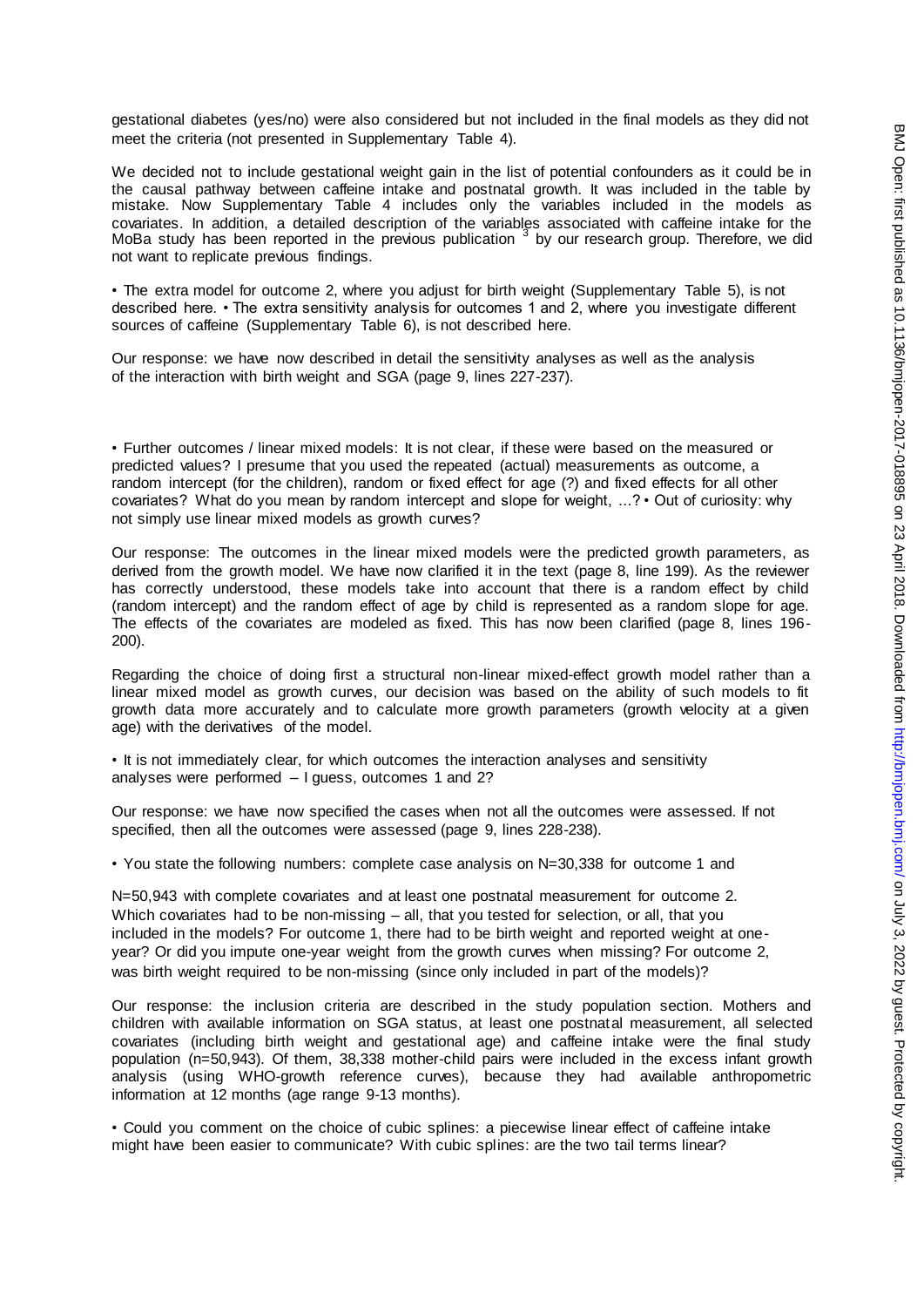Our response: We did not pursue to provide piecewise linear coefficients because we did not think this would add to the quality of our evidence. For exposure-levels in which the majority of our population is exposed to, we observed a linear dose-response association by using pre-specified caffeine intake categories (4 categories) and by the graphical representation of the association using cubic splines. And these results were in agreement. In addition, in the cubic s plines analysis we tested the linearity of the association by comparing the first term (that models the linear association between the exposure and the outcome) with each of the other terms (non-linear terms) and there was non-significant difference, meaning that the relationship is linear. In the additional sensitivity analysis in which high caffeine drinkers were excluded, the positive dose-response association persisted. Given a linear relationship there is no need to model piecewise effects. Hence, we would like to keep our initial analysis with specific beta presented by pre-defined groups of caffeine intake and with the restricted cubic splines applied to examine the shape of the association.

Comments and questions on Results • I appreciate your use of adjusted odds instead of, say, higher risk, in describing the results. • Further outcomes / growth up to 8 years: I would have liked to see results on the random term(s).

Our response: we have not extracted the variance or the random intercept and the random slope of the models and we have not reported it in the manuscript.

Comments and questions on Tables and Figures as well as Supplementary material • Figure 1: Supposedly, the same children are included at all ages. Could you comment on the apparent drop in overweight/obesity prevalence from 3 and 5 to 8 years? Were most of these children "cured"? More to the discussion: are there data on the distribution of childhood obesity in Norway? Are the 15% at 5 years (in the study) comparable to findings in the general population?

Our response: We have answered this in an earlier comment (comment 2). We have also added the information in the revised manuscript.

• Figure 2: Are point-wise confidence intervals presented? Would prediction intervals be meaningful?

Our response: In figure 2 we have presented the association between caffeine intake and change in weight in our population study. These are estimations based on our data and not predictions. As we understand prediction intervals are the intervals in which a hypothesized child should belong (with a probability of 95%) if the maternal caffeine intake was known. However, this is out of the scopes of our study.

• Table 3: I would prefer to state Mean weight instead of Weight etc.

Our response: The clarification that these effect estimates are the adjusted mean differences of weight, weight velocity and BMI has now been added as a footnote under Table 3.

• Supplementary Table 2: Are the presented prevalence numbers based on the study data, or were they published together with the cut-offs? In the former case, would you comment on the suitability of the cut-offs in your population?

Our response: The prevalence of overweight, including obesity, is based on the BMI defined using predicted anthropometric data in our population.

• Supplementary Table 3: Is the missing structure purely sequential, that is, a mother could only stop to report at one point in time? Was it not possible to have a missing value in between two ages?

Our response: We have not assessed this issue.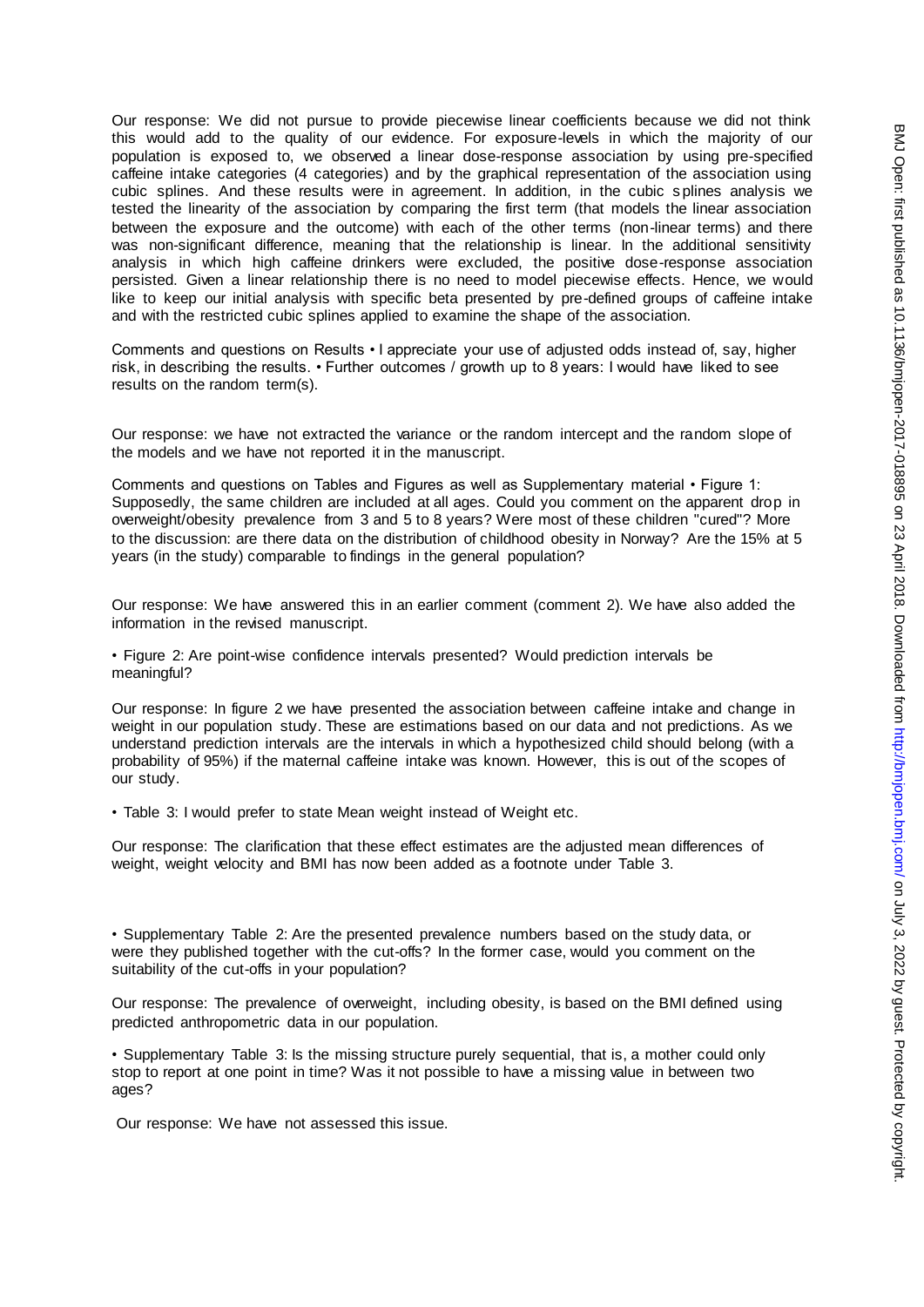#### Other general comments

• Outcome 1 (Excess infant weight gain) can occur for all birth weight categories. In your study, is it mostly the small children (or if included, the pre-term babies), that have some catch-up growth to do? Since caffeine intake is possibly linked to lower birth weight, the excess growth could simply be a natural repair?

Our response: In our study, we have described this complicated association between prenatal caffeine exposure, restricted fetal growth and accelerated infant weight gain and higher overall weight gain in childhood. It has been shown that neonates with restricted intrauterine growth (i.e SGA, LBW, etc) are more likely to be identified as rapid growers in early life, hence fetal growth is an important mediator in our analysis. However, after excluding SGA neonates and after adjusting for birth weight we obtained similar effect estimates. Hence, our observed associations are not driven solely by the negative effect on fetal growth. Please also see our response to comment #6 by Reviewer #3.

• Relation outcome 1 and outcome 2: are the study children actually following standard weight curves? Does an excess-growth child become an overweight-at-5 child – and what happens between 5 and 8? What is the predictive ability for excess growth on obesity (at an individual level)?

Our response: These are very interesting questions but not included in the scopes of our study. Nevertheless, excess infant growth is an established risk factor for the development of childhood obesity, as it is described in the introduction.

• Pre-term babies (if included): these would not necessarily be SGA, right? How did you treat their age (actual age or allowing for extra period)?

Our response: In the previous study by Sengpiel et al<sup>3</sup>, within the MoBa study, caffeine intake, defined in the same way as in our study, was not associated with reduced length of gestation or preterm delivery. Hence we had no evidence to apply any restrictions on preterm children (i.e exclude, stratify). Nevertheless, we have included gestational age (as exact age determined by second-trimester ultrasound in 98.3% of pregnancies and based on the last menstrual period in the remaining cases) as a-priori confounder in all our models. We did not correct the age of preterm babies for an extra-period.

Reviewer: 3. Reviewer Name: Darren Greenwood

Institution and Country: University of Leeds, UK.

Please state any competing interests: I have a PhD student who is accessing MoBa data.

Please leave your comments for the authors below

bmjopen-2017-018895

Comments for the authors:

General comments:

1. MoBa is a superb resource from a highly esteemed research team.

2. The Generation R study demonstrated greater maternal caffeine intake to be associated with higher body mass index from 6 months onwards, slightly dampening the authors' claims to be the first to investigate this in infancy rather than childhood. However, the work is substantial, certainly still novel enough for publication, of very high standard and from a much larger cohort than Generation R.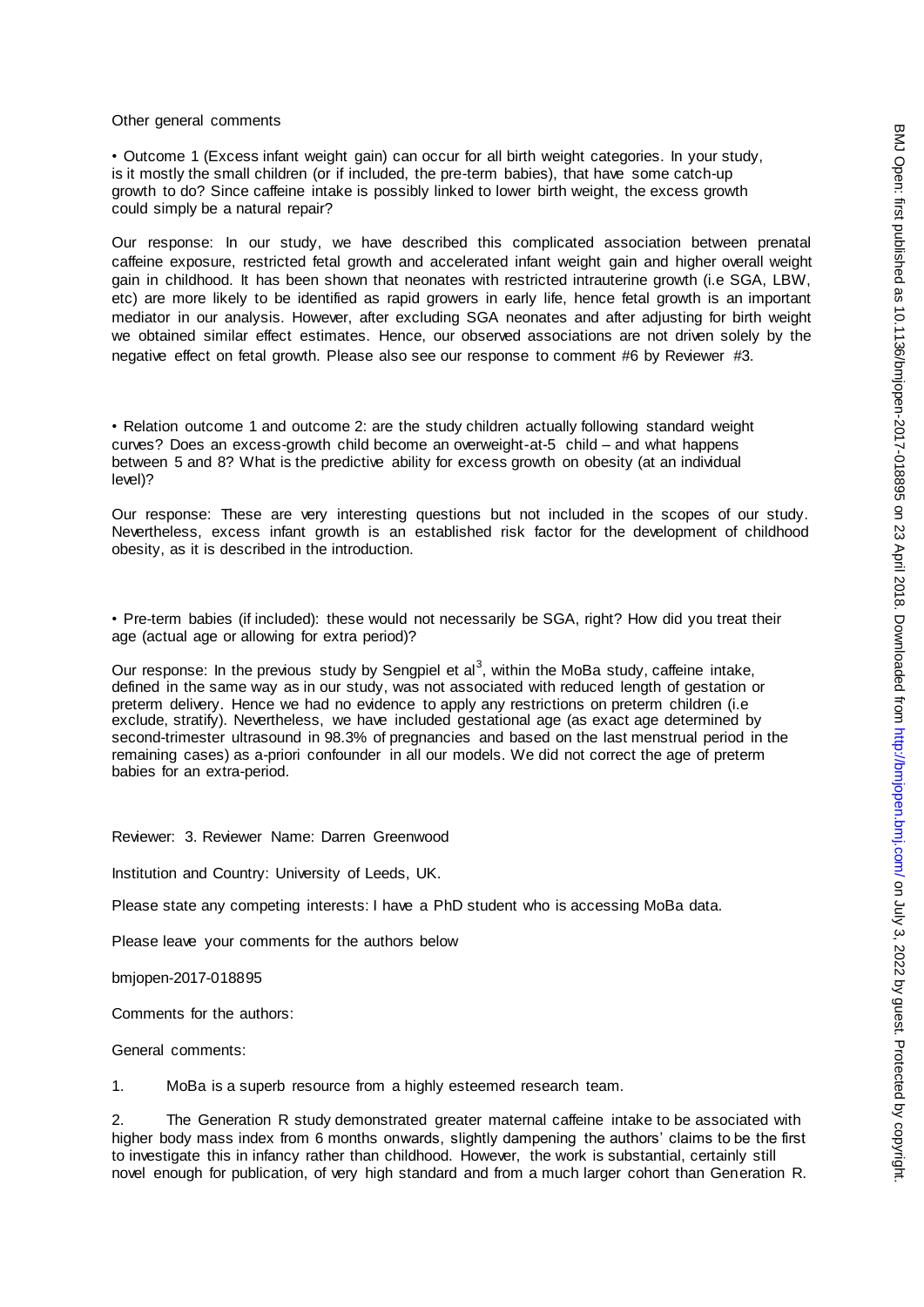Major points:

3. The statistical methods appear very sound. The growth models are good. The consideration of confounding is good, including what not to adjust for postnatally, though important residual confounding may remain, as the authors acknowledge. The consideration of incomplete data is good.

Our response: We would like to thank the reviewer for his general feedback on our manuscript.

4. The odds ratios are small, but obesity is common. It would be good to quantify this more clearly when interpreting the results. We always need to say "relative to what?" when we quote relative risks, etc. from cohort studies.

Our response: It is not very clear to us whether this comment refers to the difference between OR and RR or about the etiological fraction. Here, we have estimated OR . The interpretation of OR>1 is that the exposed have higher odds to develop the disease than the non-exposed. For example, the OR of excess growth in infancy of 1.66 is interpreted as follows: the odds of children exposed to very high caffeine to experience excess growth is 1.66 times higher than the odds of low exposed children. Indeed, this is more difficult to interpret than RR. As the OR are small and the outcomes not very prevalent, the ORs are probably not so different compared to RR but we would prefer not overinterpreting the associations.

Alternatively and referring to the etiological interpretation of the reviewer's comment, if the effect was causal, as the number of highly exposed women is high, an intervention could prevent quite a lot of children of being overweight, even if the effect is small. In addition, given the measurement error in exposure assessment that generally tends to decrease the effect size, the measured association is likely underestimated compared to the real one. In order to put the estimated OR in perspective we have listed previously reported effect estimates on maternal smoking in pregnancy, a well-known risk factor for childhood obesity, and shown that our effect estimates of caffeine are in the range of the reported effect estimates for maternal smoking. Unfortunately, this effect estimate has not been published for the MoBa study:

| Reference | Study population   | Prevalence of       | OR for maternal |
|-----------|--------------------|---------------------|-----------------|
|           |                    | outcome using IOTF  | smoking during  |
|           |                    | cut-offs            | pregnancy       |
| 4         |                    |                     |                 |
|           | Australian 6-year  | 17.9% overweight    | 1.40            |
|           | olds               | 10.1% obese         | 1.85            |
| 5         |                    |                     |                 |
|           | German 6-year olds | 13.7% overweight    | 1.5             |
|           |                    | 3.9% obese          | 2.2             |
| 6         |                    |                     |                 |
|           | Dutch preschoolers | 18.5% overweight    | 1.33            |
| 7         |                    | (including obesity) |                 |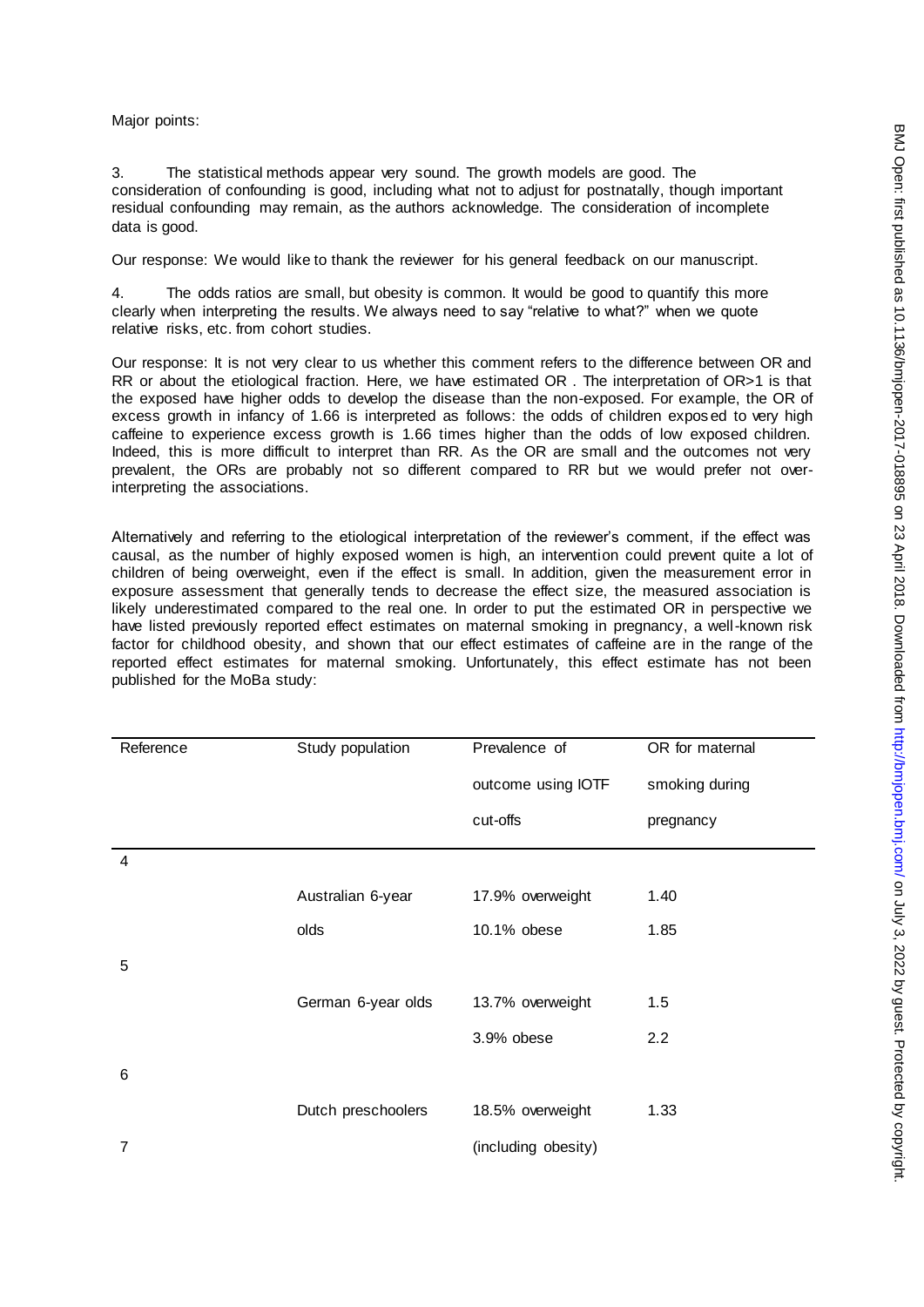| Greek 11-year olds | 41.9% | 1.80                |
|--------------------|-------|---------------------|
|                    |       |                     |
| 12 studies meta-   |       | 1.33 for overweight |

analysis analysis analysis analysis analysis analysis analysis analysis analysis analysis analysis analysis analysis analysis analysis analysis analysis analysis analysis analysis analysis analysis analysis analysis analys

5. Maternal smoking is an important confounder adjusted for in the modelling. However, it is an unusually important confounder, very strongly associated with maternal caffeine intake, and strongly associated with accelerated catch-up infant growth. It is therefore important that this is measured very precisely. Self-reported measures may not be precise enough. Categorisation into ever/ never is even worse and loses any dose-response with the confounder. With odds ratios of the magnitude reported in the manuscript, it is well within the range for some of this to be residual confounding by smoking. Smoking may also keep maternal pre-pregnancy BMI artificially low, so not fully adjusting for maternal BMI. Sensitivity analysis amongst the self-reported never smokers would help reduce some of these doubts (for supplemental material).

Our response: We agree with the reviewer that smoking during pregnancy is an important confounder and we have reported that the higher the maternal caffeine intake the more likely the mother was smoking during pregnancy. In the main manuscript, we have excluded women who reported smoking during pregnancy and the results were similar.

Nevertheless, we agree that misreporting smoking in pregnancy is common as women identify it as a bad habit. As suggested by the reviewer, we have repeated our analysis by restricting to women who answered "no" in the question "have you ever smoke?" in the baseline questionnaire around midpregnancy (never smoke: 26,040, 51% and ever smoke: 24,664, 49%). Almost all women who never smoke were nonsmokers during pregnancy (99.97%). After restriction to never smokers, our results are similar but have attenuated, with lower OR and wider confidence intervals, especially for the very high caffeine intakes (see table below).

|                      | Average          | High             | Very high             |
|----------------------|------------------|------------------|-----------------------|
|                      | 0 <sub>R</sub>   | <b>OR</b>        | <b>OR</b>             |
|                      | (95%Cl)          | (95%CI)          | (95% CI)              |
| Excess infant growth | 1.16(1.07, 1.25) | 1.22(1.02, 1.48) | $1.22$ $(0.84, 1.79)$ |
| Overweight           |                  |                  |                       |
| 3 years              | 1.01(0.93, 1.10) | 1.38(1.15, 1.66) | 1.20(0.83, 1.73)      |
| 5 years              | 0.98(0.92,1,07)  | 1.19(1.02, 1.41) | 1.19(0.86, 1.62)      |
| 8 years              | 0.89(0.77, 1.01) | 1.25(0.94, 1.64) | $0.70$ $(0.35, 1.37)$ |
|                      |                  |                  |                       |

<sup>a</sup> Excess growth is defined as a WHO weight-for-age z-score difference >0.67 between birth and age 12 months.

<sup>b</sup> Overweight and/or obesity, according to International Obesity Task Force definition.

8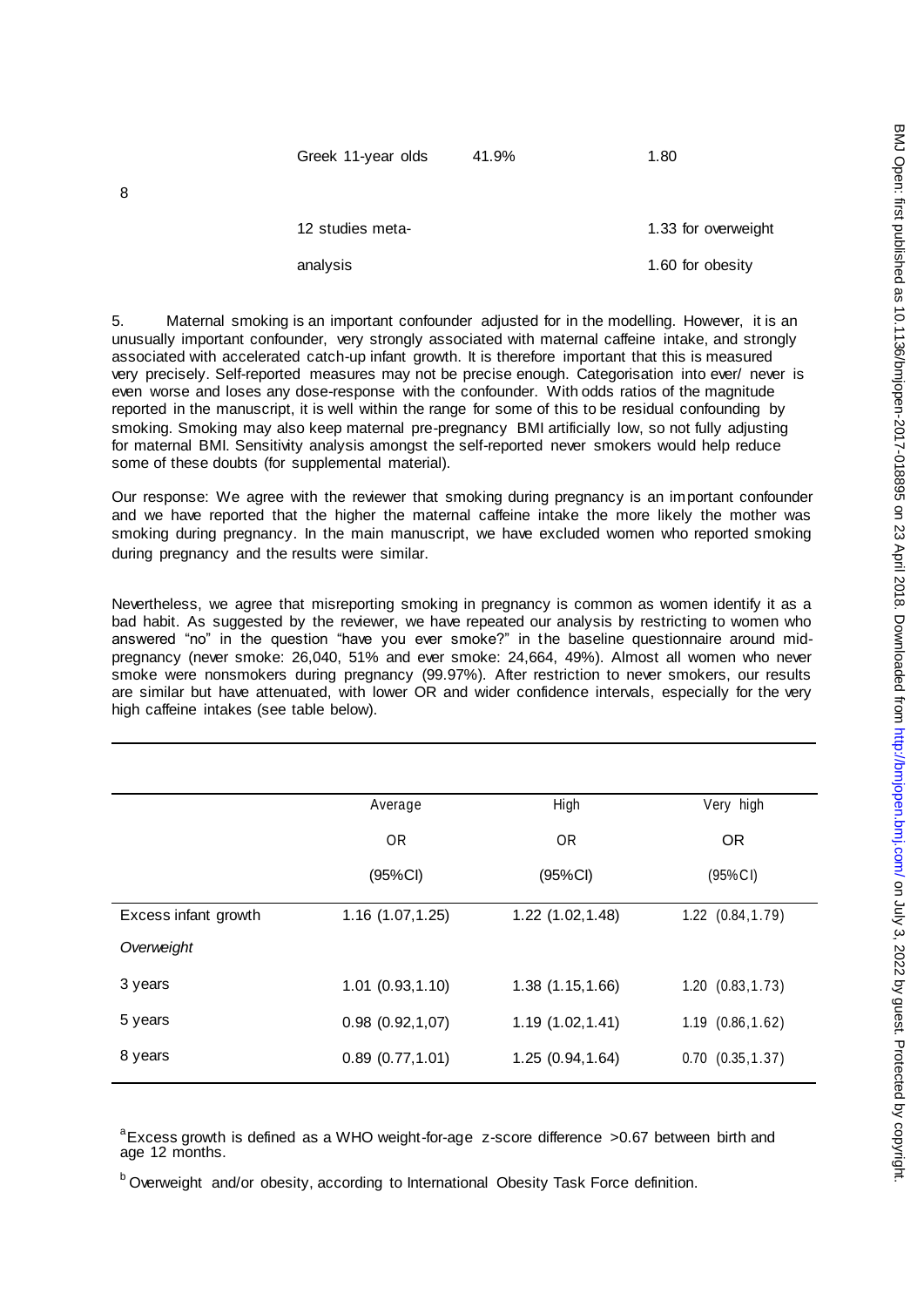Models adjusted for maternal age, parity, parental education, pre-pregnancy BMI, total energy intake, nausea and/or vomiting during pregnancy, paternal BMI, paternal smoking during pregnancy, gestational age and gender.

As expected the caffeine consumption in the never smokers is different than in the total population; with fewer women with high (4.4% vs. 7%) and very high (1.1% vs. 3.2%) caffeine intakes. This might reduce the statistical power of detecting statistically significant associations in the very high levels of exposure. Nevertheless, similar positive trends were observed and from average to high intakes, the dose response associations persisted, for all outcomes. As we have many supplemental analyses and we have already presented the associations after excluding smokers in pregnancy, we have not included this analysis in our manuscript.

6. My main concern is about whether it's just that small babies experience catch-up growth, and this really hasn't got anything more to do with maternal caffeine intake other than it's a predictor of having a small baby. And if so, what does that really add, because we already know that? It appears to be an association without much of an established mechanism related to caffeine as such. Is it caffeine specifically that drives accelerated growth, or is it just that maternal caffeine is associated with smaller babies and all babies born small are more likely to experience accelerated growth in infancy, regardless of maternal caffeine intake? Can we look at this in the caffeine non-consumers by way of sensitivity analysis (possibly for supplemental material)?

Our response: We have tried to assess the effect of caffeine on infant growth independently of fetal growth restriction, by excluding SGA infants and also by adjusting for birth weight; and similar results were obtained. We also tested the interaction between birth weight and caffeine intake to study whether the association between caffeine intake and postnatal growth could differ according to the size at birth. It is not clear to us how the association between fetal growth restriction and accelerated infant growth in non-caffeine exposed children (n=56), would be more informative, given the aim of our study. That is not to identify determinants of accelerated growth in infancy, but focus on a factor that has been reported to have a negative association on fetal growth, that is caffeine.

It has been well documented that growth restricted neonates have an increased risk for accelerated infant growth in infancy. Nevertheless, recent research shows that some perinatal factors can also have a direct effect on postnatal growth, independent of effects on fetal growth  $9-11$ . Such factors were maternal and paternal body size, smoking during pregnancy, socioeconomic status and length of gestation. And this seems also true for caffeine intake. This final argument has now been clarified in the revised manuscript (page 14-15, lines 397-404).

7. What about paternal caffeine intake during the pregnancy – is this available? This should have no association with birthweight, conditioning on the confounders. So adjusting for it in the model should not change the estimate for maternal caffeine consumption, providing all potential confounders for maternal caffeine have been included. Is there some form of sensitivity analysis that could be conducted using this? It's a bit tenuous, I know, and on reflection the authors may legitimately argue that this is a poor suggestion! But if there were residual confounding from smoking or unmeasurable socio-economic factors, and these were partially common to both partners, this might tease some of that out (possibly for supplemental material).

Our response: This is an interesting point from the reviewer and a great suggestion. As there are no reports of a relationship between paternal caffeine consumption and the child's growth we have performed a negative control analysis as 12 13, using paternal caffeine the exposure.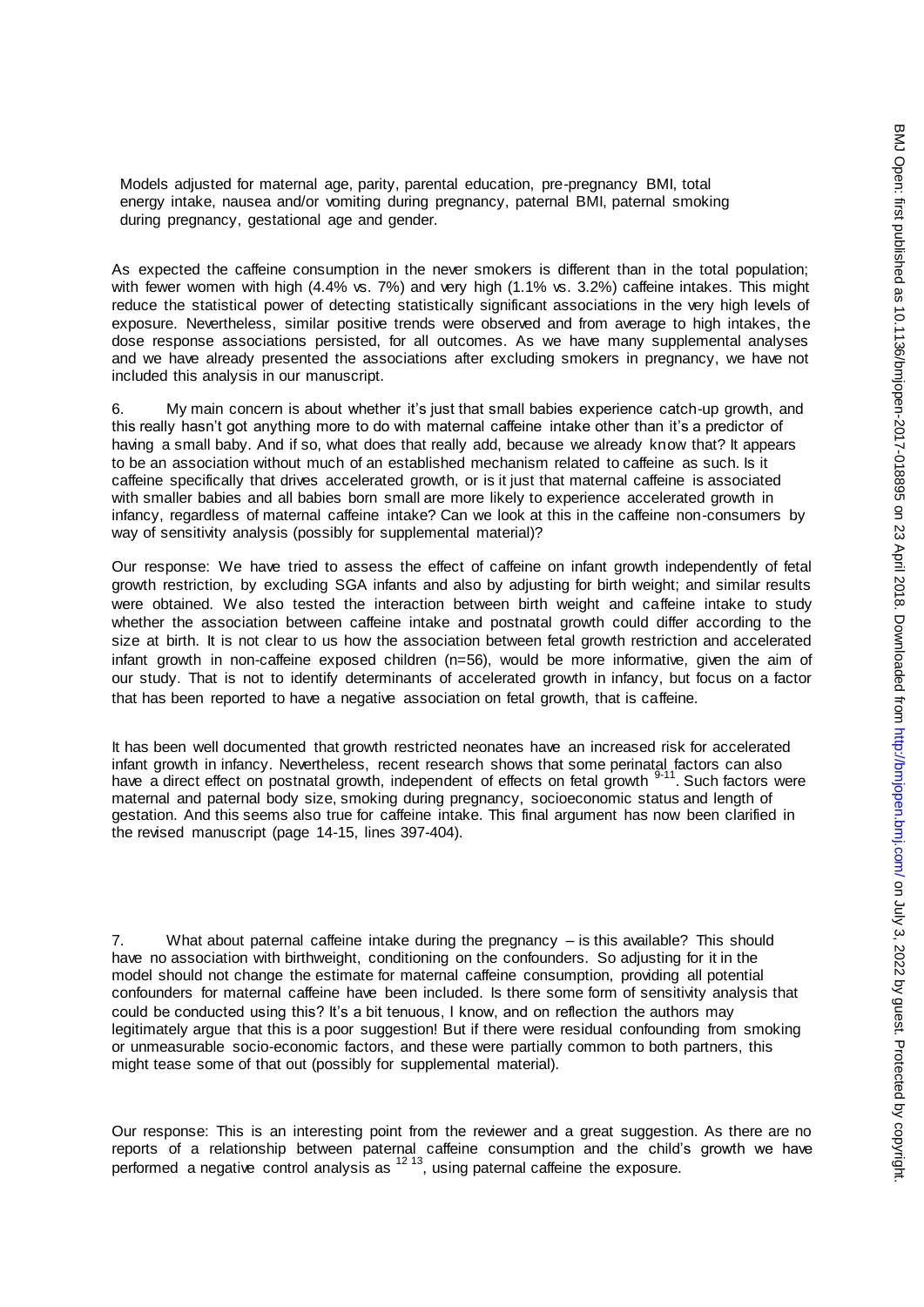We have calculated the caffeine intake of the father using the caffeine concentrations and serving sizes as used for the mother's calculations (Supplementary Table 1) for 5 food items: filtered coffee, boiled coffee, espresso coffee, caffeinated soft-drink with sugar or artificially sweetened. Only 16,455 (32%) fathers had available information. Their median intake was 193mg/day (p5-p95: 0-493mg/day), with caffeine from coffee being the main contributor (median: 187 mg/day). Fathers were consuming statistical significantly more caffeine than their partners (p<0.001 for Wilcoxon matched-pairs signedranks test). The spearman correlation coefficient between maternal and paternal caffeine intakes was 0.15 (p-value<0.0001). However, paternal intake was increasing by increasing levels of maternal intake and 45% of mothers with very high intake were with partners in the highest quartile of caffeine intake (see table below).

Table. Paternal caffeine intake by maternal caffeine intake, during pregnancy (n=16,455).

|                                | Maternal daily caffeine intake |                   |                                        |           |
|--------------------------------|--------------------------------|-------------------|----------------------------------------|-----------|
|                                | Low                            | Average           | High                                   | Very high |
|                                | $(50mg)$                       | $(50-199m)$       | $(200 - 299 \,\mathrm{m}\,\mathrm{g})$ | (2300m)   |
| Paternal daily caffeine intake |                                |                   |                                        |           |
| Continuous (median, IQR)       | 178 (255)                      | 208 (246)         | 249 (214)                              | 285 (193) |
| In quartiles $(n, %)$          |                                |                   |                                        |           |
| $Q1$ (<81mg)                   | 2,253 (29%)                    | 1,504 (20%)       | 168 (15%)                              | 44 (14%)  |
| Q2 (86-188 mg)                 | 1,605 (21%)                    | 1,495 (20%)       | 202 (18%)                              | 51 (16%)  |
| Q3 (193-351 mg)                | 1,950 (26%)                    | 2,186 (30%)       | 356 (33%)                              | 82 (25%)  |
| Q4 (> 355 mg)                  | 1,832 (24%)                    | 2,211<br>$(30\%)$ | 371 (34%)                              | 145 (45%) |

We have explored the association between maternal caffeine intake without and with adjustment for paternal caffeine intake and the same for paternal intake. All models are adjusted for the same confounders as in the main analysis. We have explored the associations with excess infant growth (n=12,289) and overweight at 3 years (n=16,455). The associations are presented graphically in Figures 1 and 2 (see below).

For both the risk of excess infant growth and overweight at 3 years, the association with maternal caffeine intake changed negligibly after adjusting for paternal intake. Hence, the association between maternal caffeine intake and postnatal growth was not strongly biased by unmeasured confounding shared by the mother and the father

On the other hand, by using paternal caffeine intake as a negative control, the trend of the association with child's growth was similar to that of maternal caffeine intake, while the effect estimate was much lower. Hence, unmeasured confounding due to shared family environment could have biased our analysis on maternal caffeine intake, but probably only a little. This information has now been added in the revised manuscript in different sections: methods (page 9, lines 238-246), results (page 10, lines 268-274 & page 12, lines 321-329), discussion (page 13, lines 346-350), Supplementary Table 4 and Supplementary Figures 2 & 3.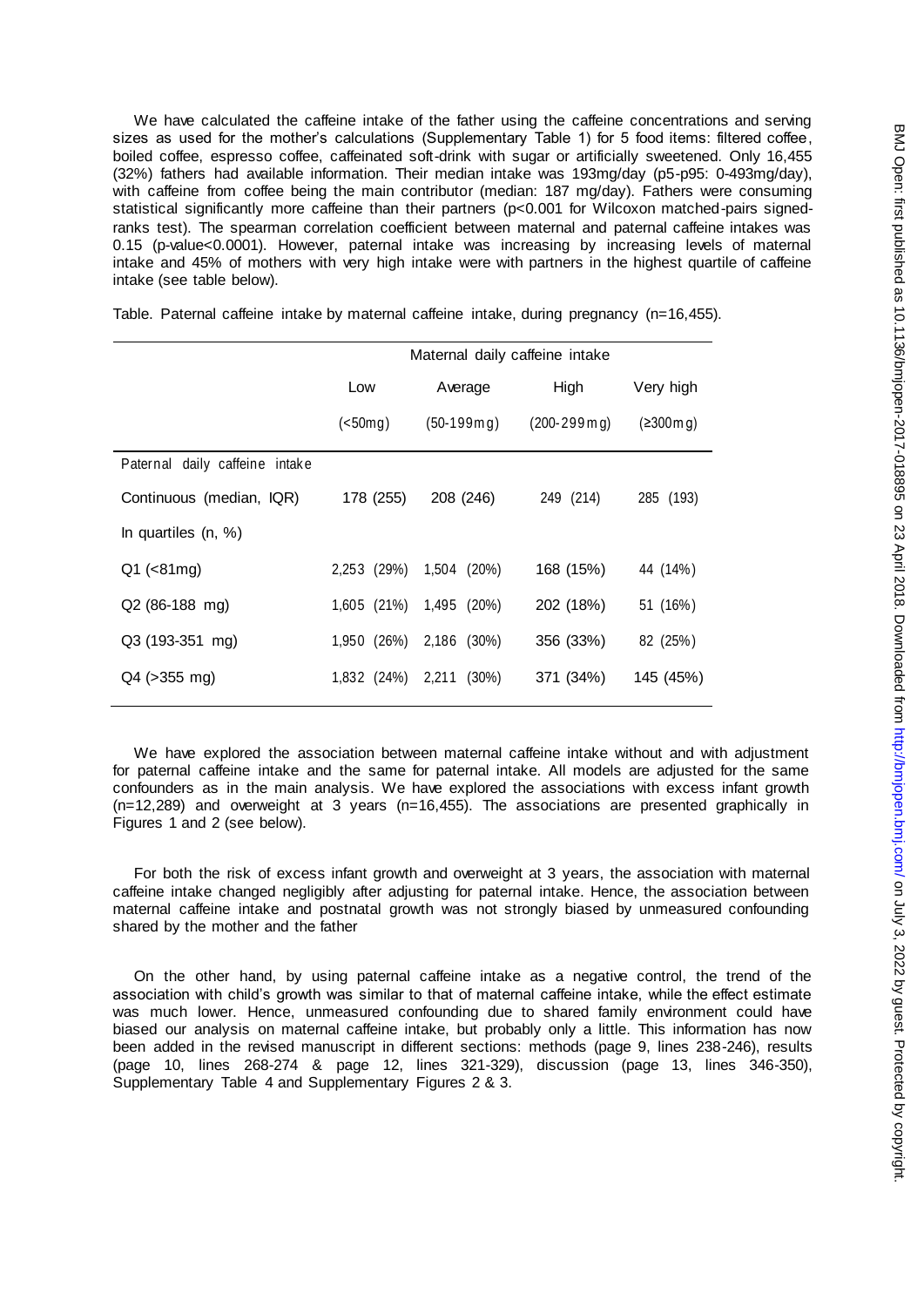

Figure 1. Association between maternal and paternal caffeine intake during pregnancy and excess infant growth.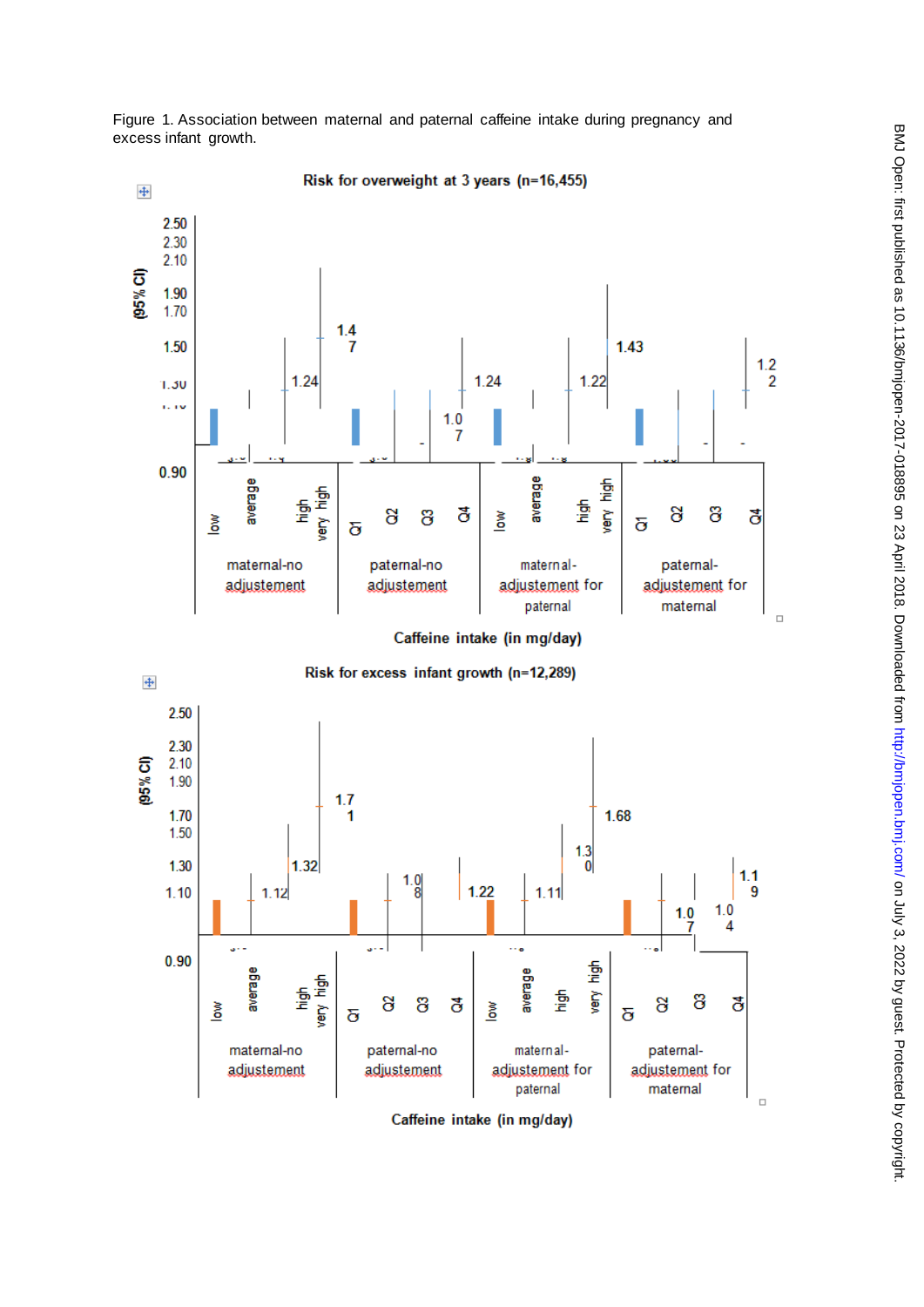Figure 2. Association between maternal and paternal caffeine intake during pregnancy and overweight at 3 years.

Minor points:

8. Reference 4 could be expanded to cite some of those other authorities from a range of countries the authors refer to.

Our response: In the report of assessment of caffeine by the Norwegian Food Safety Authority, there is a detailed summary of previous risk assessments (section 2.1.1 and 2.1.2). Hence, we have used this report as a summarized reference of previous recommendations for caffeine consumption during pregnancy). We have now added the EFSA Scientific Opinion, published in 2015 (page 4, line 80).

9. Page 5, line 40. Presumably the mother completes the food frequency questionnaire, not the infant.

Our response: This sentence has now been revised by adding the phrase "pregnant women" (page 5, line 120).

10. Page 6, line 21 onwards. Presumably some of these units are mg/day.

Our response: We have now revised these units to mg/day (page 6, lines 139,140; page 11, line 303). We have not changed the units in the Tables as the top of the table is described that this is daily caffeine intake.

References

- 1. Maternal caffeine intake during pregnancy and risk of fetal growth restriction: a large prospective observational study. *BMJ* 2008;337:a2332. doi: 10.1136/bmj.a2332 [published Online First: 2008/11/05]
- 2. Norwegian Mother and Child Study: Norwegian Institute of Public Health; [Available from: [http://www.fhi.no/eway/default.aspx?pid=238&trg=MainArea\\_5811&MainArea\\_5811=5895](http://www.fhi.no/eway/default.aspx?pid=238&trg=MainArea_5811&MainArea_5811=5895:0:15,3046:1:0:0:::0:02010) [:0:15,3046:1:0:0:::0:02010.](http://www.fhi.no/eway/default.aspx?pid=238&trg=MainArea_5811&MainArea_5811=5895:0:15,3046:1:0:0:::0:02010)
- 3. Sengpiel V, Elind E, Bacelis J, et al. Maternal caffeine intake during pregnancy is associated with birth weight but not with gestational length: results from a large prospective observational cohort study. *BMC Med* 2013;11:42. doi: 10.1186/1741-7015-11-42
- 4. Gopinath B, Baur LA, Burlutsky G, et al. Socio-economic, familial and perinatal factors associated with obesity in Sydney schoolchildren. *J Paediatr Child Health* 2012;48(1):44- 51. doi:

10.1111/j.1440-1754.2011.02181.x

- 5. von Kries R, Bolte G, Baghi L, et al. Parental smoking and childhood obesity --is maternal smoking in pregnancy the critical exposure? *International journal of epidemiology* 2008;37(1):210-6. doi: 10.1093/ije/dym239
- 6. Heppe DH, Kiefte-de Jong JC, Durmus B, et al. Parental, fetal, and infant risk factors for preschool overweight: the Generation R Study. *Pediatric research* 2013;73(1):120-7. doi: 10.1038/pr.2012.145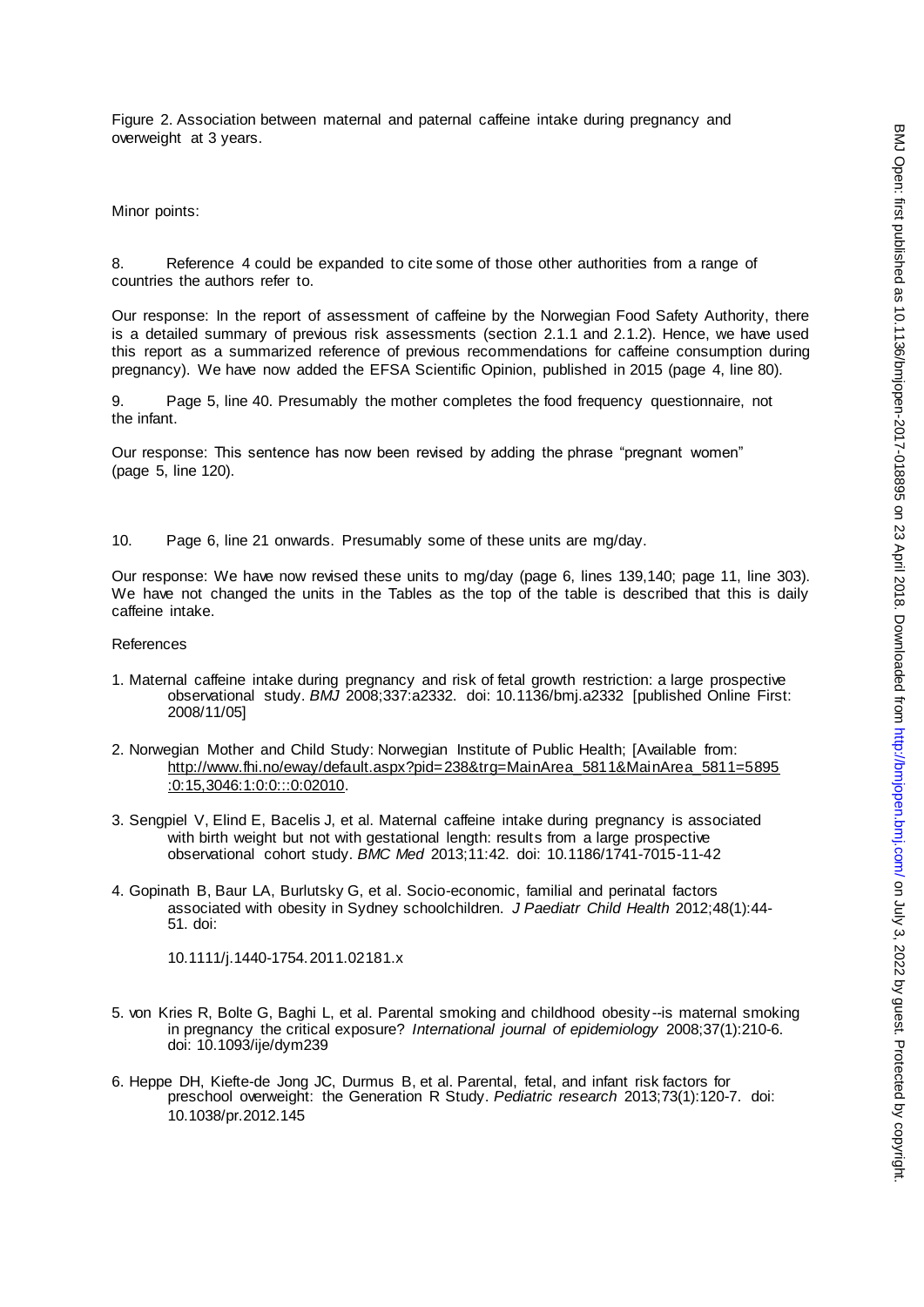- 7. Magriplis E, Farajian P, Panagiotakos DB, et al. Maternal smoking and risk of obesity in school children: Investigating early life theory from the GRECO study. *Prev Med Rep* 2017;8:177- 82. doi: 10.1016/j.pmedr.2017.10.001
- 8. Riedel C, Schonberger K, Yang S, et al. Parental smoking and childhood obesity: higher effect estimates for maternal smoking in pregnancy compared with paternal smoking--a metaanalysis. *International journal of epidemiology* 2014;43(5):1593-606. doi: 10.1093/ije/dyu150
- 9. Liu JX, Xu X, Liu JH, et al. Association of maternal gestational weight gain with their offspring's anthropometric outcomes at late infancy and 6 years old: mediating roles of birth weight and breastfeeding duration. *International journal of obesity* 2017 doi: 10.1038/ijo.2017.183
- 10. Hindmarsh PC, Geary MP, Rodeck CH, et al. Factors predicting ante- and postnatal growth. *Pediatric research* 2008;63(1):99-102. doi: 10.1203/PDR.0b013e31815b8e8f
- 11. Morgen CS, Angquist L, Baker JL, et al. Prenatal risk factors influencing childhood BMI and overweight independent of birth weight and infancy BMI: a path analysis within the Danish National Birth Cohort. *International journal of obesity* 2017 doi: 10.1038/ijo.2017.217
- 12. Richmond RC, Al-Amin A, Smith GD, et al. Approaches for drawing causal inferences from epidemiological birth cohorts: a review. *Early Hum Dev* 2014;90(11):769-80. doi:

10.1016/j.earlhumdev.2014.08.023

13. Brew BK, Gong T, Williams DM, et al. Using fathers as a negative control exposure to test the Developmental Origins of Health and Disease Hypothesis: A case study on maternal distress and offspring asthma using Swedish register data. *Scandinavian journal of public health* 2017;45(17\_suppl):36-40. doi: 10.1177/1403494817702324

| <b>REVIEWER</b>         | Darren Greenwood                                                                                                                                                                                                                                                                                                                                                                                                                                                    |  |
|-------------------------|---------------------------------------------------------------------------------------------------------------------------------------------------------------------------------------------------------------------------------------------------------------------------------------------------------------------------------------------------------------------------------------------------------------------------------------------------------------------|--|
|                         | University of Leeds, UK                                                                                                                                                                                                                                                                                                                                                                                                                                             |  |
| <b>REVIEW RETURNED</b>  | 01-Dec-2017                                                                                                                                                                                                                                                                                                                                                                                                                                                         |  |
|                         |                                                                                                                                                                                                                                                                                                                                                                                                                                                                     |  |
| <b>GENERAL COMMENTS</b> | The authors have addressed all my points in great detail and I am<br>satisfied with all responses. I reiterate that the statistical methods<br>are all done very well.                                                                                                                                                                                                                                                                                              |  |
|                         | All that remains is for me to clarify one earlier (minor) point I did not<br>make clearly and apologise for missing some of the extensive<br>sensitivity analysis they had already done:                                                                                                                                                                                                                                                                            |  |
|                         | 4. Sorry if my comment on quantifying the underlying risk of the<br>outcome was unclear. I was just referring to a doubling in risk of a<br>common outcome being more important than a doubling in the risk<br>of a rare outcome. So I was just suggesting that the % of children<br>who are overweight or obese in the wider population be clearly<br>referred to when interpreting the estimates. That was all I meant. I<br>leave it to the authors' discretion. |  |
|                         | I was not really thinking of measurement error here, but the authors<br>should remember that it's only non-differential measurement error<br>that tends to attenuate the estimates. For self-reported exposure                                                                                                                                                                                                                                                      |  |

## VERSION 2 – REVIEW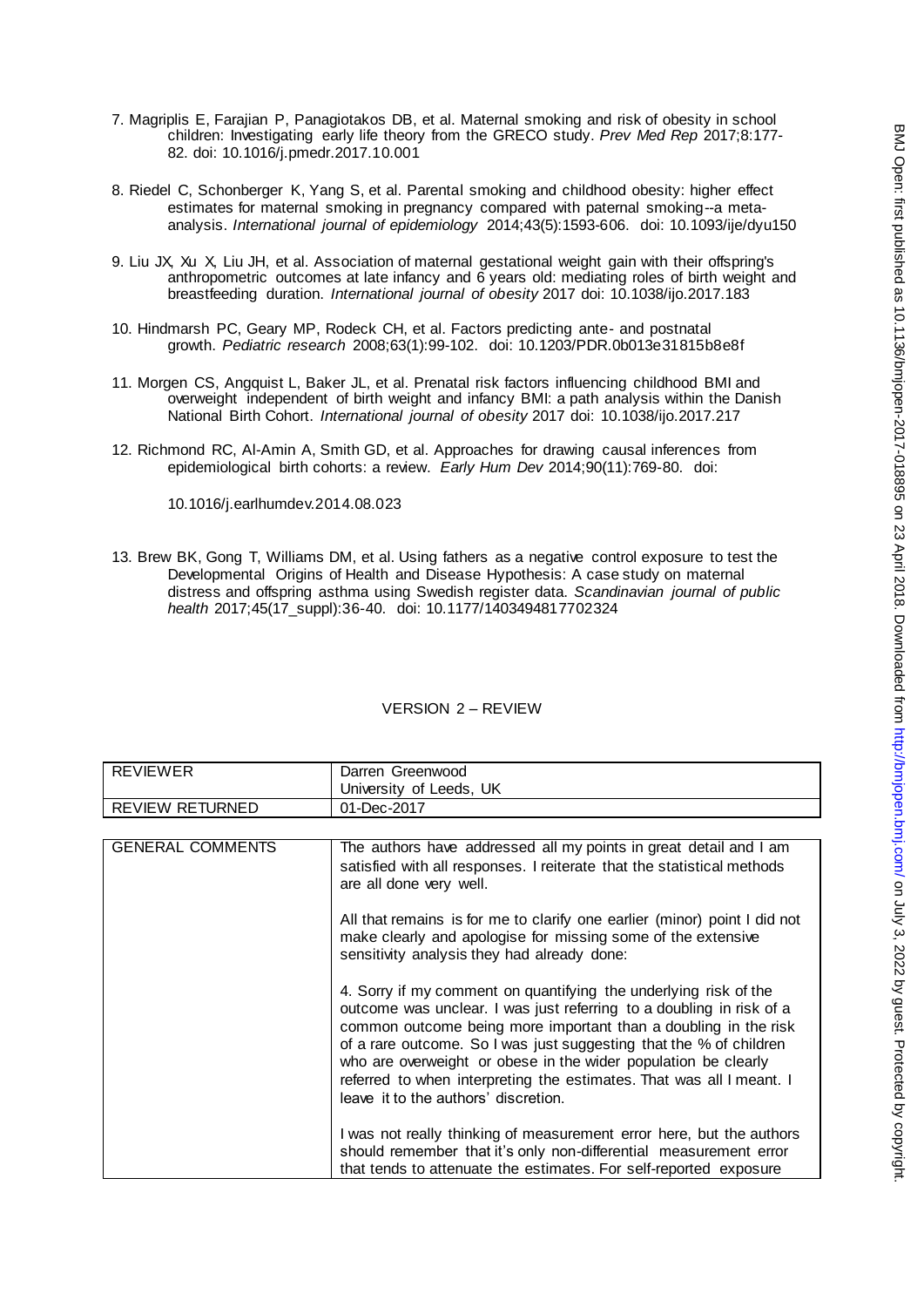| such as diet (and any self-reported covariates such as amount<br>smoked) it is unlikely to be non-differential, so harder to predict the<br>direction of measurement error bias. But no changes needed. |
|---------------------------------------------------------------------------------------------------------------------------------------------------------------------------------------------------------|
| 5. Thank you. I had simply missed the sensitivity analyses excluding<br>smokers.                                                                                                                        |

| <b>REVIEWER</b>         | Sonja Wehberg                                                                                                                                                                                                                   |  |
|-------------------------|---------------------------------------------------------------------------------------------------------------------------------------------------------------------------------------------------------------------------------|--|
|                         | Center for Clinical Epidemiology, Odense University Hospital, and                                                                                                                                                               |  |
|                         | Research Unit of Clinical Epidemiology, Institute of Clinical                                                                                                                                                                   |  |
|                         | Research, University of Southern Denmark, Odense, Denmark                                                                                                                                                                       |  |
| <b>REVIEW RETURNED</b>  | 22-Dec-2017                                                                                                                                                                                                                     |  |
|                         |                                                                                                                                                                                                                                 |  |
| <b>GENERAL COMMENTS</b> | The manuscript has been revised according to the                                                                                                                                                                                |  |
|                         | recommendations, and you addressed all issues in your detailed<br>answer, thank you.                                                                                                                                            |  |
|                         | I am still a bit puzzled about employing growth curve models, and<br>afterwards model random intercepts for child, for children who only<br>have one actual measurement, but I accept that you did not want to<br>exclude them. |  |
|                         | I have a few minor points:                                                                                                                                                                                                      |  |
|                         | 1. Supplementary table 1: It would be helpful to have a column                                                                                                                                                                  |  |
|                         | "target age in months". Furthermore, what N is valid for the caffeine<br>intake levels (last 4 columns)?                                                                                                                        |  |
|                         | 2. Methods page 6: in your reply, you state that an actual                                                                                                                                                                      |  |
|                         | measurement were set to missing, when the difference to the model                                                                                                                                                               |  |

# VERSION 2 – AUTHOR RESPONSE

prediction was larger than 5SD - in the text it says 3SD 3. Discussion, page 13 line 360: again, if you eliminate

high correlation. I suggest you remove this sentence.

measurement pairs which show differences (as above), you expect a

4. Discussion, page 13, line 365: I believe the reference should be to

Letter of response to reviewers'' comments Manuscript ID: bmjopen-2017-018895.R1 Title: "Maternal caffeine intake during pregnancy is associated with excess growth in infancy and

supplementary table1?

overweight in childhood: results from a large prospective cohort study"

On behalf of the co-authors, I would like to thank the reviewers for their effort and their valuable suggestions to our work. Please note that the page and line numbers are referred to the revised document with track changes.

Reviewer(s)' Comments to Author: Reviewer: 3 Reviewer Name: Darren Greenwood Institution and Country: University of Leeds, UK Please state any competing interests or state 'None declared': I have a PhD student currently accessing MoBa data.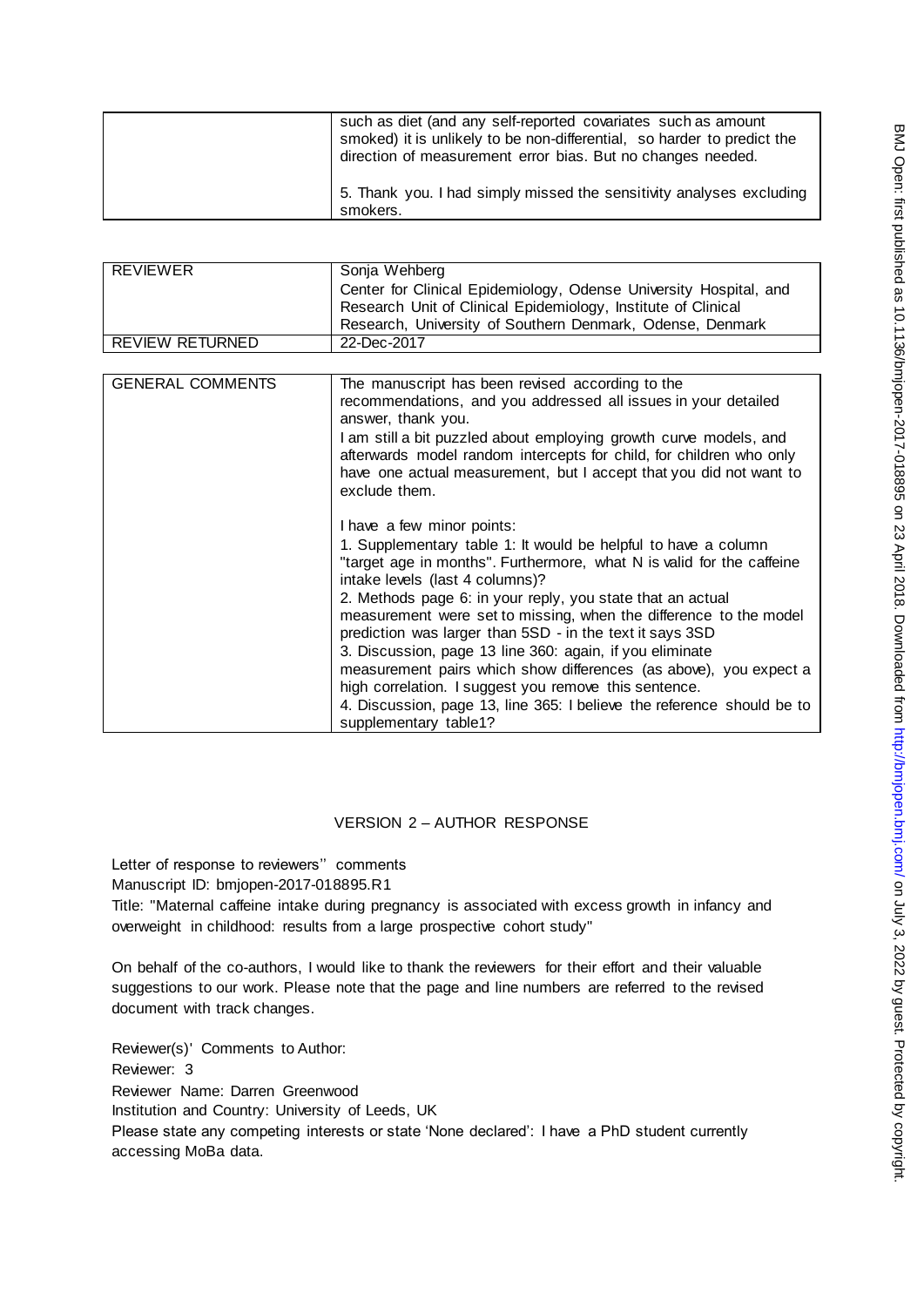Please leave your comments for the authors below:

The authors have addressed all my points in great detail and I am satisfied with all responses. I reiterate that the statistical methods are all done very well.

All that remains is for me to clarify one earlier (minor) point I did not make clearly and apologise for missing some of the extensive sensitivity analysis they had already done:

4. Sorry if my comment on quantifying the underlying risk of the outcome was unclear. I was just referring to a doubling in risk of a common outcome being more important than a doubling in the risk of a rare outcome. So I was just suggesting that the % of children who are overweight or obese in the wider population be clearly referred to when interpreting the estimates. That was all I meant. I leave it to the authors' discretion.

I was not really thinking of measurement error here, but the authors should remember that it's only non-differential measurement error that tends to attenuate the estimates. For self-reported exposure such as diet (and any self-reported covariates such as amount smoked) it is unlikely to be nondifferential, so harder to predict the direction of measurement error bias. But no changes needed. Our response: we would like to thank the reviewer for the clarification. We have now included the following sentence in the discussion (page 14, lines 402-405):

"Given that overweight in childhood is not a rare condition and the number of children highly exposed to caffeine during pregnancy is large, even a small increase in the risk of overweight due to caffeine can result into a large proportion of children becoming overweight, assuming that the effect was causal."

5. Thank you. I had simply missed the sensitivity analyses excluding smokers.

#### Reviewer: 2

Reviewer Name: Sonja Wehberg

Institution and Country: Center for Clinical Epidemiology, Odense University Hospital, and Research Unit of Clinical Epidemiology, Institute of Clinical Research, University of Southern Denmark, Odense, **Denmark** 

Please state any competing interests or state 'None declared': None declared

Please leave your comments for the authors below:

The manuscript has been revised according to the recommendations, and you addressed all issues in your detailed answer, thank you.

I am still a bit puzzled about employing growth curve models, and afterwards model random intercepts for child, for children who only have one actual measurement, but I accept that you did not want to exclude them.

I have a few minor points:

1. Supplementary table 1: It would be helpful to have a column "target age in months". Furthermore, what N is valid for the caffeine intake levels (last 4 columns)?

Our response: we have now revised the Supplementary Table 1 with a column called "target age", with the age of the child when weight and height measurements were reported, as phrased in the questionnaires. Regarding the N for the caffeine intake levels, this has now been added in the table and it is the same as the N for weight.

2. Methods page 6: in your reply, you state that an actual measurement were set to missing, when the difference to the model prediction was larger than 5SD - in the text it says 3SD

Our response: we apologize for this mistake. The cut-off was set at 5SD and now this is corrected in the manuscript (page 6, line 153).